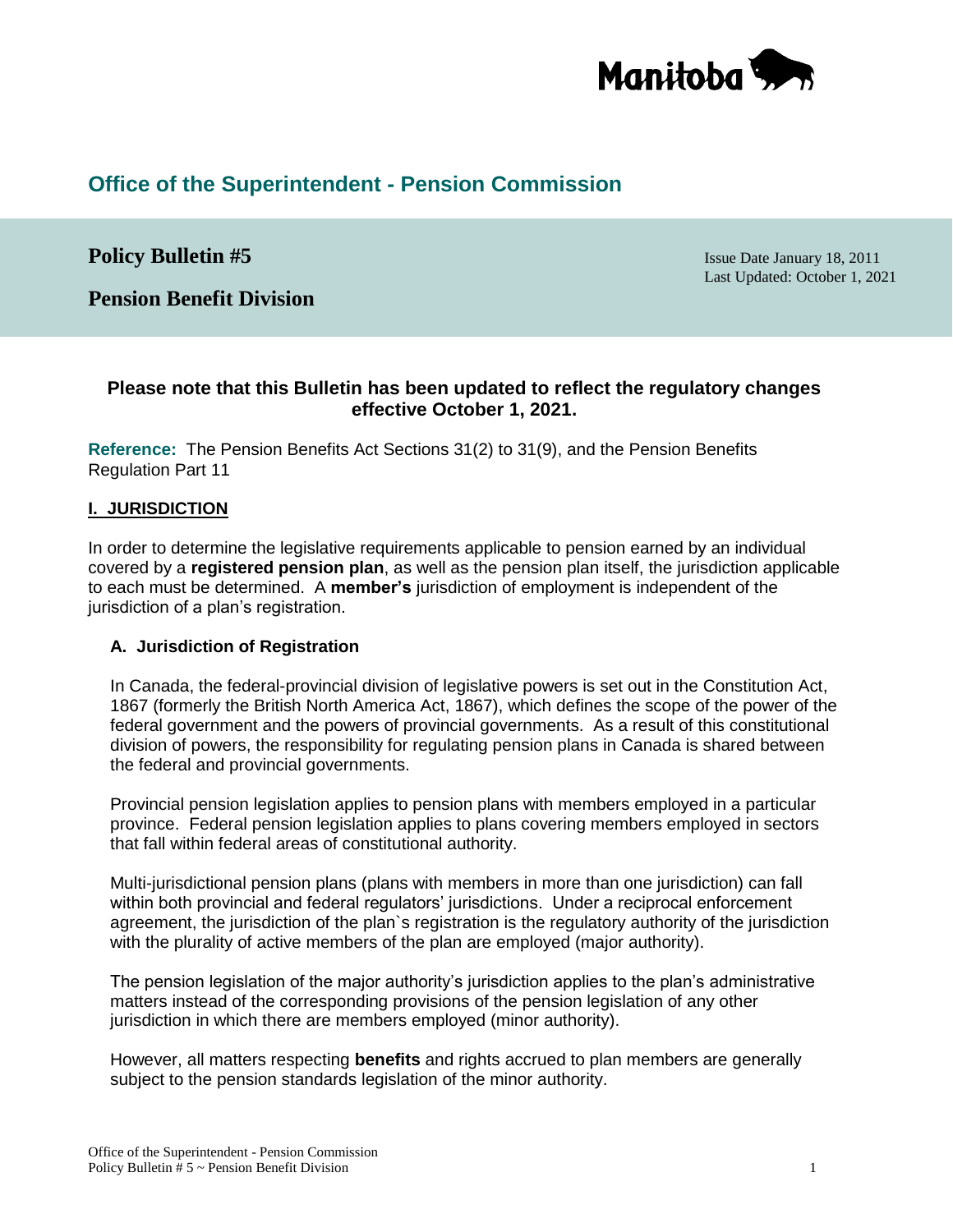## **B. Jurisdiction of Employment**

An **employee** is deemed to be employed in the province in which the establishment of the **employer** is located, and to which the person is required to report to work. A person who is not required to report to work at an establishment of the employer is deemed to be employed in the province in which the establishment of the employer is located from which the person's remuneration is paid.

Provincial pension legislation applies to members employed in a particular province. Federal pension legislation applies to members employed in sectors that fall within federal areas of constitutional authority (e.g., the federal public service, or the banking and telecommunications sectors), regardless of the province in which members are employed.

A member's pension will therefore fall under the legislation of one of three jurisdictions. The jurisdiction of the plan member's employment can be confirmed by the **administrator**.

# **II. FEDERAL PUBLIC SERVICE PENSION ACTS**

Employees of the federal public service, and certain corporations, participate in pension plans that are constituted under acts of the federal government. Aside from the Income Tax Act (Canada), these plans are not bound by provincial pension standards legislation. Some of these pension plans include:

The Public Service Superannuation Act and Supplementary Retirement Benefit Act The Canadian Forces Superannuation Act The Members of Parliament Retiring Allowances Act The Royal Canadian Mounted Police Superannuation Act

For information concerning these and other federal public service plans, please contact the Government of Canada Pension Centre:

Government of Canada Pension Centre P.O. Box 8000 Matane QC G4W 4T6

Telephone (800) 561-7930 Facsimile (418) 566-6298 E-mail [www.tpsgc-pwgsc.gc.ca/remuneration-compensation/services-pension](https://www.tpsgc-pwgsc.gc.ca/remuneration-compensation/services-pension-services/pension/dmndrnsg-gnralnqu-eng.html)[services/pension/dmndrnsg-gnralnqu-eng.html](https://www.tpsgc-pwgsc.gc.ca/remuneration-compensation/services-pension-services/pension/dmndrnsg-gnralnqu-eng.html) Website www.canada.ca/en/treasury-board-secretariat/topics/pension-benefits.html

The pension benefits of these employees are divisible according to the requirements of the Pension Benefits Division Act (PBDA).

# **III. THE PENSION BENEFITS STANDARDS ACT**

Federal pension standards legislation applies to members employed in sectors that fall within federal areas of constitutional authority which include, but are not limited to, aviation and airlines, banks, broadcasting and telecommunications, interprovincial transportation, marine navigation, shipping and rail, i.e. "included employment". Members who work and reside in the Yukon, Northwest Territories or Nunavut are covered by the Pension Benefits Standards Act, 1985, R.S.C. 1985 (2nd supp.), c. 32 (PBSA).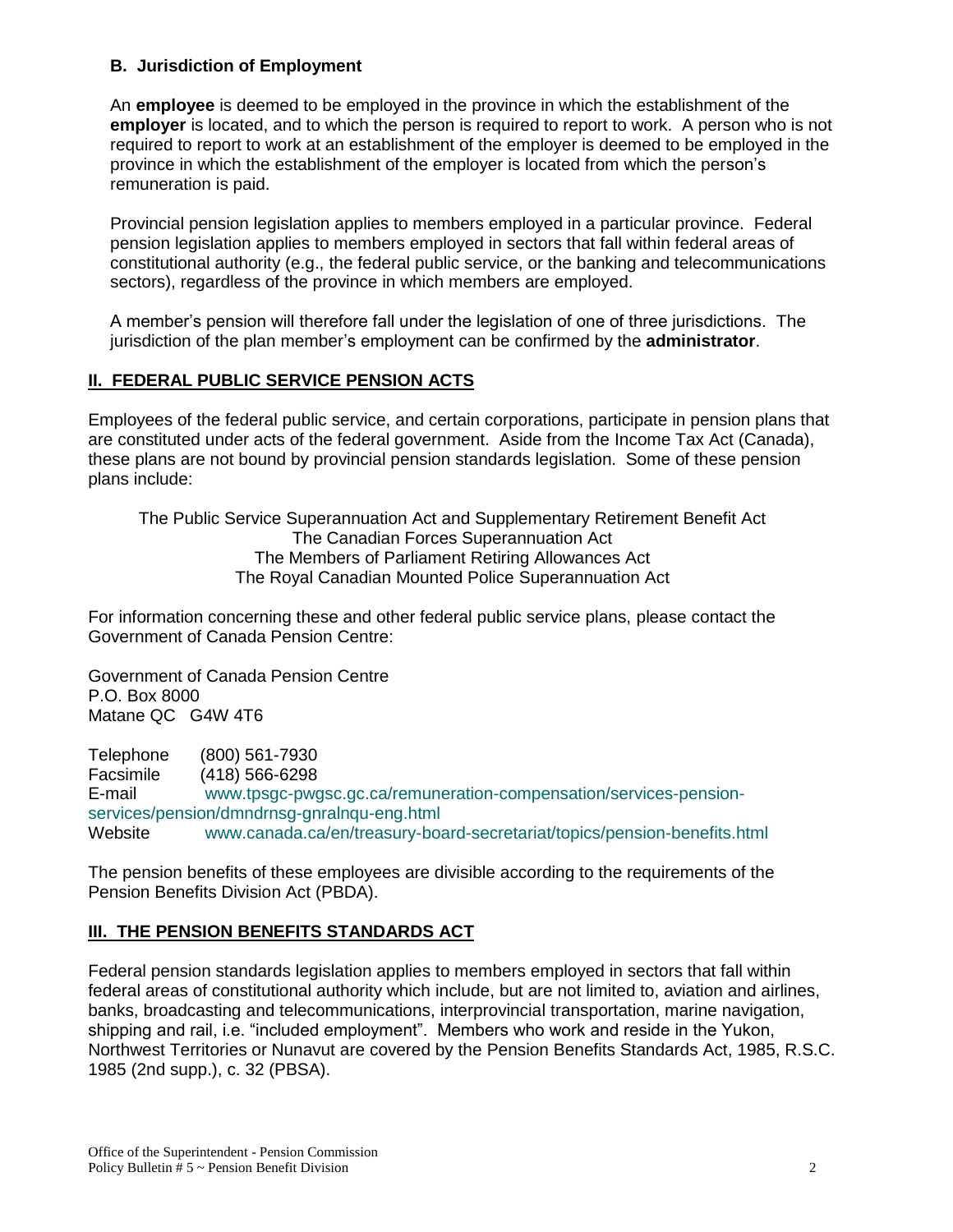The PBSA is administered by the Office of the Superintendent of Financial Institutions (OSFI). To determine if a particular pension plan falls under the PBSA, OSFI's database of federally regulated pension plans can be accessed at [http://www.osfi-bsif.gc.ca/Eng/wt-ow/Pages/swwr-rer.aspx.](http://www.osfi-bsif.gc.ca/Eng/wt-ow/Pages/swwr-rer.aspx)

Alternatively, OSFI may be contacted at:

Office of the Superintendent of Financial Institutions Pension Benefits Division 255 Albert Street  $12<sup>th</sup>$  Floor Ottawa ON K1A 0H2

Telephone (800) 385-8647 Facsimile (613) 990-5591 E-mail [information@osfi-bsif.gc.ca](mailto:information@osfi-bsif.gc.ca) Website [www.osfi-bsif.gc.ca/Eng/pp-rr/Pages/default.aspx](http://www.osfi-bsif.gc.ca/Eng/pp-rr/Pages/default.aspx)

The pensions of members in "included employment" are divisible on the breakup of a marriage or common-law relationship according to the requirements of s. 25, Distribution of Pension Benefits and Pension Benefit Credits on Divorce, Annulment or Separation, of the PBSA. Section 25 states that applicable provincial property law will apply to members' pensions and pension benefit credits. Further, OSFI advises that provincial property law may include provincial pension legislation where that legislation relates to the distribution of property on the breakdown of a marriage or commonlaw partnership.

# **IV. PROVINCIAL PENSION BENEFIT STANDARDS ACTS**

Unless a member is in the federal public service, or in "included employment", a member reports to work, or is deemed to report to work in a particular province, the provincial pension standards legislation of that province applies to that member. The provincial pension standards statues are as follows:

Alberta Employment Pension Plans Act, S.A. 2012, c. E-8.1.

British Columbia Pension Benefits Standards Act, S.B.C. 2012, c. 30.

Manitoba Pension Benefits Act, R.S.M. 1987, c. P32.

New Brunswick Pension Benefits Act, S.N.B. 1987, c. P-5.1.

Newfoundland and Labrador Pension Benefits Act, 1997, S.N.L. 1996, c. P-4.01.

Nova Scotia Pension Benefits Act, R.S.N.S. 2011, c. 41.

Ontario Pension Benefits Act, R.S.O. 1990, c. P.8.

## Quebec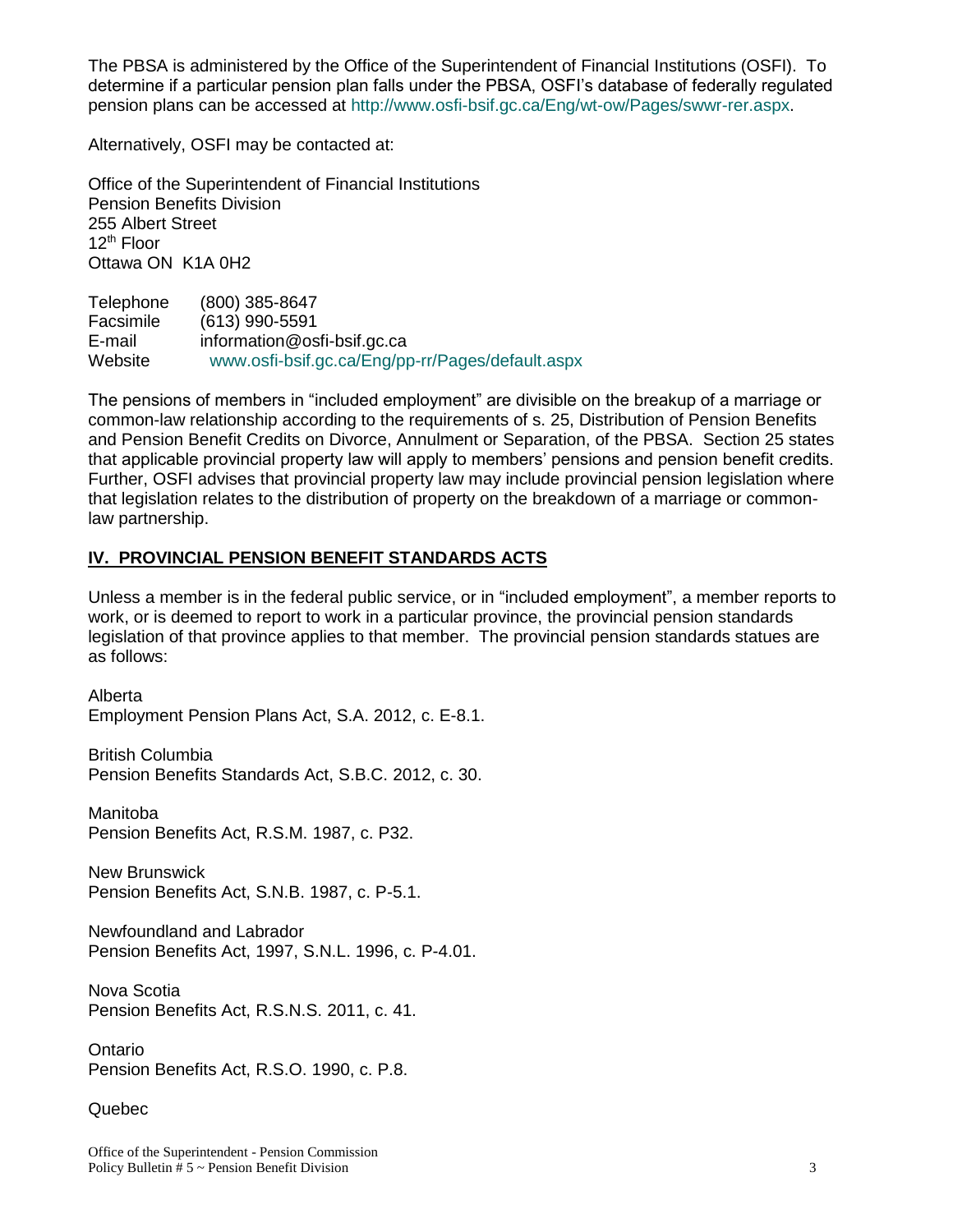Supplemental Pension Plans Act, R.S.Q., c. R-15.1.

Saskatchewan Pension Benefits Act, 1992, S.S. 1992, c. P-6.001.

## **V. FEDERAL TAX LEGISLATION**

The federal government controls the tax shelter provided to all registered pension plans through the Income Tax Act (Canada) and its regulations, as well as various information circulars and interpretative bulletins.

# **VI. THE PENSION BENEFITS ACT OF MANITOBA**

If a member reports to work in Manitoba, or is deemed to be employed in Manitoba under section 2 of The Pension Benefits Act of Manitoba (Act), their pension and/or pension benefit credit is subject to the Act and Pension Benefits Regulation (regulation).

The Office of the Superintendent - Pension Commission (OSPC) is responsible for the day-to-day administration of the Act and the regulation.

To determine if a particular pension plan falls under the Act, please contact the administrator of your pension plan or the OSPC at:

The Office of the Superintendent - Pension Commission 824 – 155 Carlton Street Winnipeg MB R3C 3H8

Telephone (204) 945-2740 Facsimile (204) 948-2375 E-mail [pensions@gov.mb.ca](mailto:pensions@gov.mb.ca) Website [www.gov.mb.ca/finance/pension/](file:///C:/Users/PDesrocher/AppData/Local/Microsoft/Windows/INetCache/Content.Outlook/H4A2QG7A/www.gov.mb.ca/finance/pension/)

While The Family Property Act of Manitoba gives spouses and common-law partners the right to apply to the court at any time for an accounting and equalization of family property, including rights under a pension or superannuation scheme or plan, the Act provides for a specific valuation and manner of the division of the pension benefit to be shared between the parties, as well as the options for its transfer or payment to the spouse, former spouse or common-law partner, substantively s. 31(2) to 31(9) of the Act and Part 11 of the regulation.

# A. **Relevant Terms Defined (Act s. 1(1), Reg. 1.1, 10.2(1), 11.2)**

The Act defines certain terms that are relevant to these provisions. For purposes of this paper, most of these terms are paraphrased below.

## **"administrator"** means

(a) in relation to a pension plan, the person or body of persons that is responsible for administering the plan, and

(b) in relation to a prescribed plan or to a registered retirement income fund as in the Act, the financial institution responsible for administering the plan or fund.

#### **"common-law partner"** of a member or former member as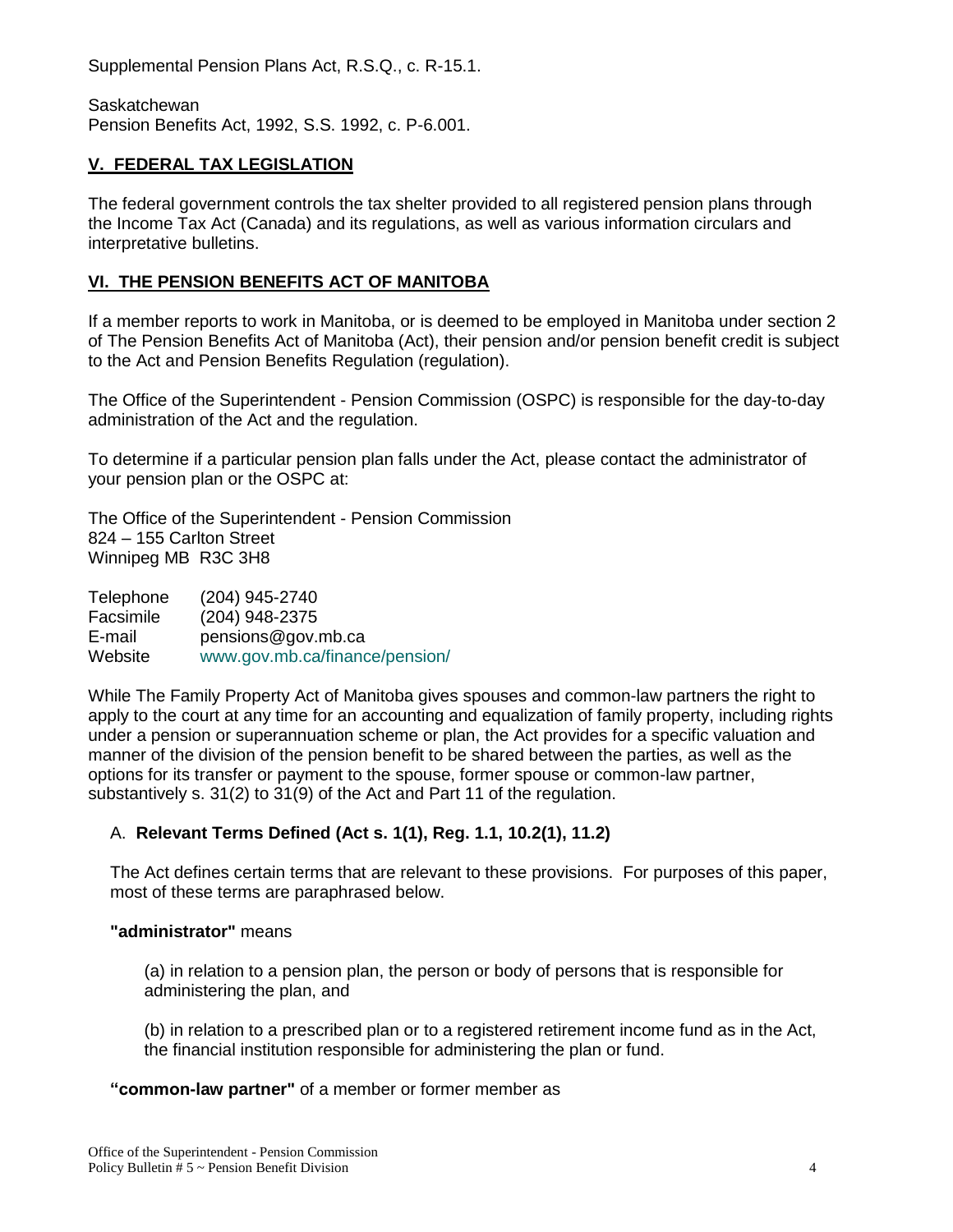(a) a person who, with the member or former member, registered a common-law relationship under section 13.1 of The Vital Statistics Act, or

(b) a person who, not being married to the member or former member, cohabited with him or her in a conjugal relationship

- (i) for a period of at least three years, if either of them is married, or
- (ii) for a period of at least one year, if neither of them is married.

"**common-law relationship"** means the relationship between two persons who are commonlaw partners of each other.

**"member"** of a pension plan means an employee or former employee who is accruing, entitled to or receiving a pension under the plan.

**"pension"** means a benefit in the form of a series of periodic payments that continues for the life of a member, whether or not it is continued to another person after the member's death, and includes a future entitlement to such payments but does not include ancillary benefits until they become part of the pension under subsection 21.1(2).

#### **"pension benefit credit"**

(a) of a person in relation to a pension plan means the value at a particular time of the pension and other benefits to which the person is then entitled, and (member)

(b) of an owner of a prescribed plan means the value at a particular time of the assets in the plan. (former member).

The regulation contains additional terms and further distinguish the types of "members" with the definitions of **"member-owner"** and **"owner"**.

**"common-law partner"** of an owner includes a former common-law partner of the owner.

**"member–owner"** is the owner of a LIRA or LIF who transferred to that vehicle an amount that is directly or indirectly attributable to a pension benefit credit earned by the owner as a member of a pension plan (former member).

#### **"owner"** means

- (a) the member whose pension or pension benefit credit is to be divided (aka member); or
- (b) the member-owner whose pension or pension benefit credit is to be divided.

**"prescribed plan"** means a Locked-in Retirement Account (LIRA) or Life Income Fund (LIF).

**"separation date"** in relation to a division of an owner's pension or pension benefit credit means the date that the owner and the person entitled to the division of it began living separate and apart because of a breakdown of their relationship.

**"spouse"** of an owner means the individual who is married to that person and includes a former spouse of the owner.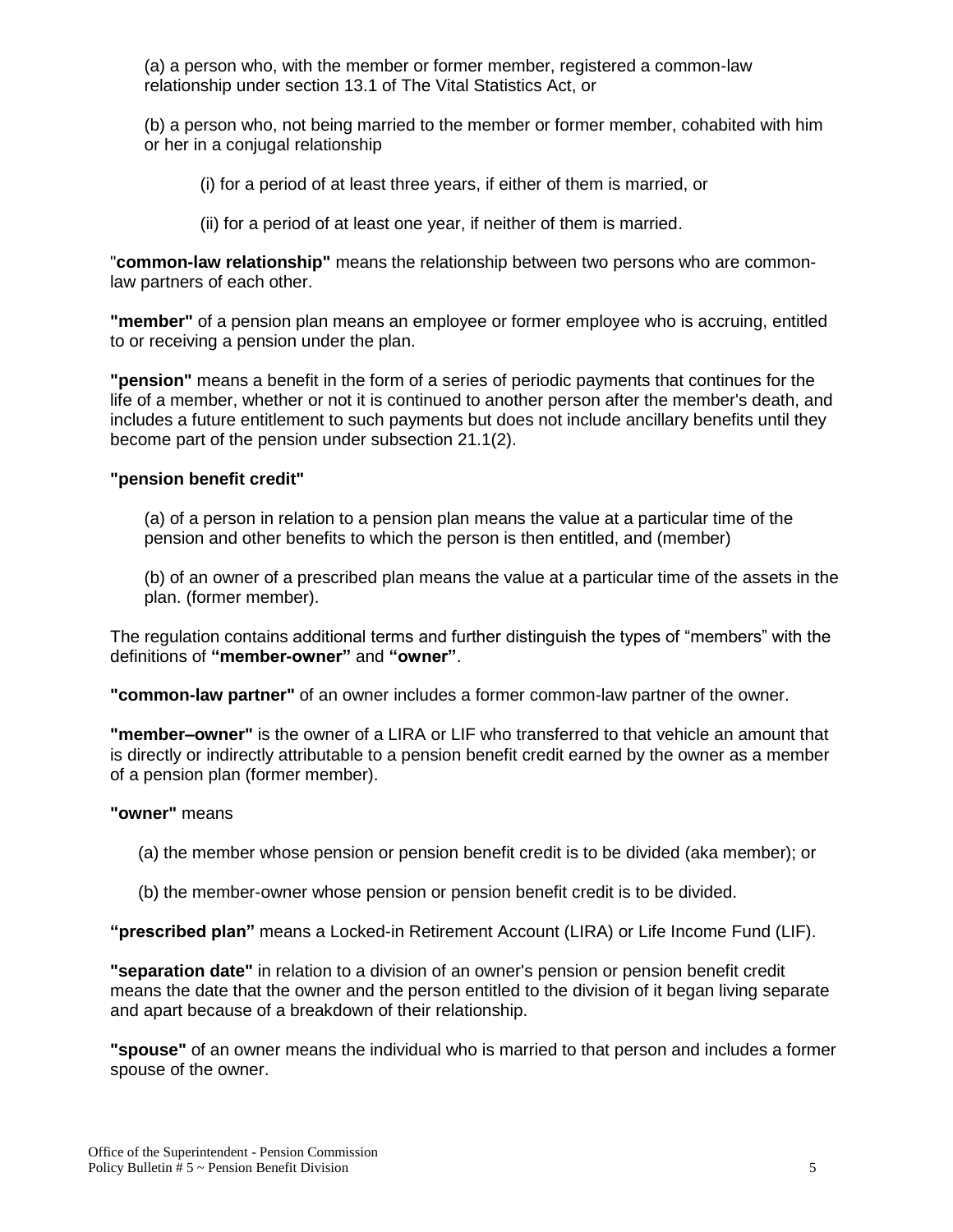**NOTE**: For purposes of the balance of this paper, the terms **"owner"** and **"member-owner"** will be used. The above definitions for **"spouse"** and **"common-law partner"** will also be used.

# **B. Preconditions for Division (Act s. 31(2))**

The Act applies to the pension or pension benefit credit of an owner where the owner was employed or deemed to be employed in Manitoba according to subsection 2(1).

Subsection 31(2) of the Act requires that the pension of an owner and the pension benefit credit of an owner and member-owner must be divided in accordance with the regulation. Effective May  $31<sup>st</sup>$ , 2010, the division is triggered if:

a) according to an order of the Court of Queen's Bench made under The Family Property Act, family assets of the owner or member-owner or their spouse or common-law partner are required to be divided,

b) according to a written agreement between the owner or member-owner and their spouse or common-law partner, their family assets are divided, or

c) a division of the pension or the pension benefit credit, as the case may be, is required by an order of a court of competent jurisdiction in another province or territory of Canada, or an order of the Court of Queen's Bench made under the Act.

The entitlement to share in the pension or pension benefit credits acquired during a relationship flows from the provisions of the applicable provincial property law. Married persons or commonlaw partners who have either registered their relationship under s. 13.1 of The Vital Statistics Act, or live together in a conjugal relationship for at least three years, fall under The Family Property Act of Manitoba if they live in Manitoba or Manitoba was the last place they lived together.

As not all married persons or common-law partners fall under The Family Property Act of Manitoba, clause 31(2)(c) extends the pre-conditions to include parties who separate outside Manitoba, by allowing family property division orders made elsewhere in Canada that require division of a pension or pension benefit credits to trigger a division under the Act.

## **C. Parties Subject to Mandatory Division (Act s. 31(3))**

Subsection 31(3) limits the application of s. 31(2) to the following parties:

- a) spouses who began living separate and apart after 1983;
- b) common-law parties who

i.began living separate and apart on and after June 30, 2004,

ii.began living separate and apart on and after 1983, but before June 30, 2004, if the relationship had been declared according to s. 31(5) of the Act as it read before June 30, 2004, or

iii.were living separate and apart on June 30, 2004, but resumed cohabitation after June 30, 2004 for at least 90 days.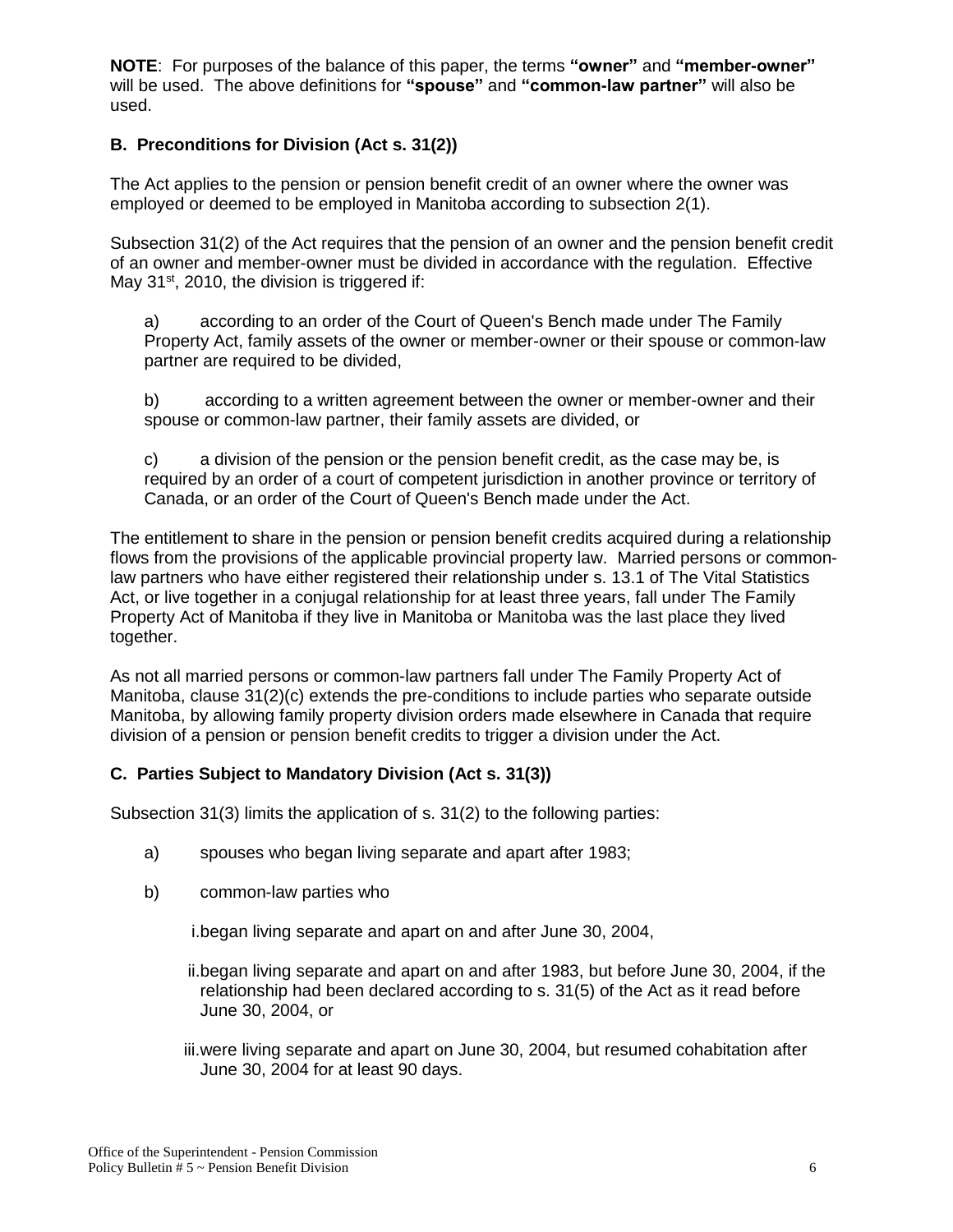Evidencing a common-law relationship for purposes of the Act is dependent upon the parties' ability to establish the existence of the relationship to the satisfaction of the administrator or provide proof to the administrator of its registration under The Vital Statistics Act.

Although parties who separate before January 1, 1984 or June 30, 2004, as applicable, are not subject to the requirements of the Act, some have entered into written agreements which provide for the division of pensions or pension benefit credits expressly as set out in the Act despite that it would not otherwise apply. The OSPC has not taken a position contrary to such an agreement. However, it is incumbent on the parties to seek the concurrence of the administrator in order that the administrator can determine if, from its perspective, there is any impediment to such a division.

# **D. Orders made under the Act (Act s. 31(3.2) – (3.4))**

As the definition of "common-law partner" in the Act differs from that in The Family Property Act, the Act provides a mechanism for those parties who meet the cohabitation criteria in the Act, but not The Family Property Act, to obtain an order to trigger a division under s. 31(2) of the Act. Without this provision, this group of common-law partners could only effect a division if they entered into an agreement.

The parties must have cohabited with each other for at least one year but less than three years while neither of them was married. Further, their relationship was never registered under s. 13.1 of The Vital Statistics Act; and their last common habitual residence or the last place they lived together was in Manitoba.

An application must be made within three years after the common-law partner and the owner or member-owner last began to live separate and apart; or within six months after the grant of letters probate of the owner's or member-owner's will or of letters of administration, whichever occurs first.

The court may order the division if it is satisfied that the requirements of the Act have been met.

# **E. Portion to be Divided (Accrual Period) (Act s. 31(2.1), Reg. s. 11.3)**

A division under s. 31(2) of the Act must be made in accordance with the regulation regardless of any agreement reached between the parties or any terms in a court order.

The portion of a pension or pension benefit credit to be divided between an owner or memberowner and their spouse or common-law partner is the pension benefit credit or pension that accrued:

a) in the case of a common-law relationship, from the first day of the period in which the parties cohabited with each other in a conjugal relationship and that continued until they became common-law partners to their separation date;

b) in the case of a marriage, from the date of the marriage or, if there was a period in which the parties cohabited in with each other in a conjugal relationship and which continued until they were married, from the first day of that period to their separation date; or

c) in the case of spouses who began living separate and apart before June 30, 2004, the date of marriage to their separation date.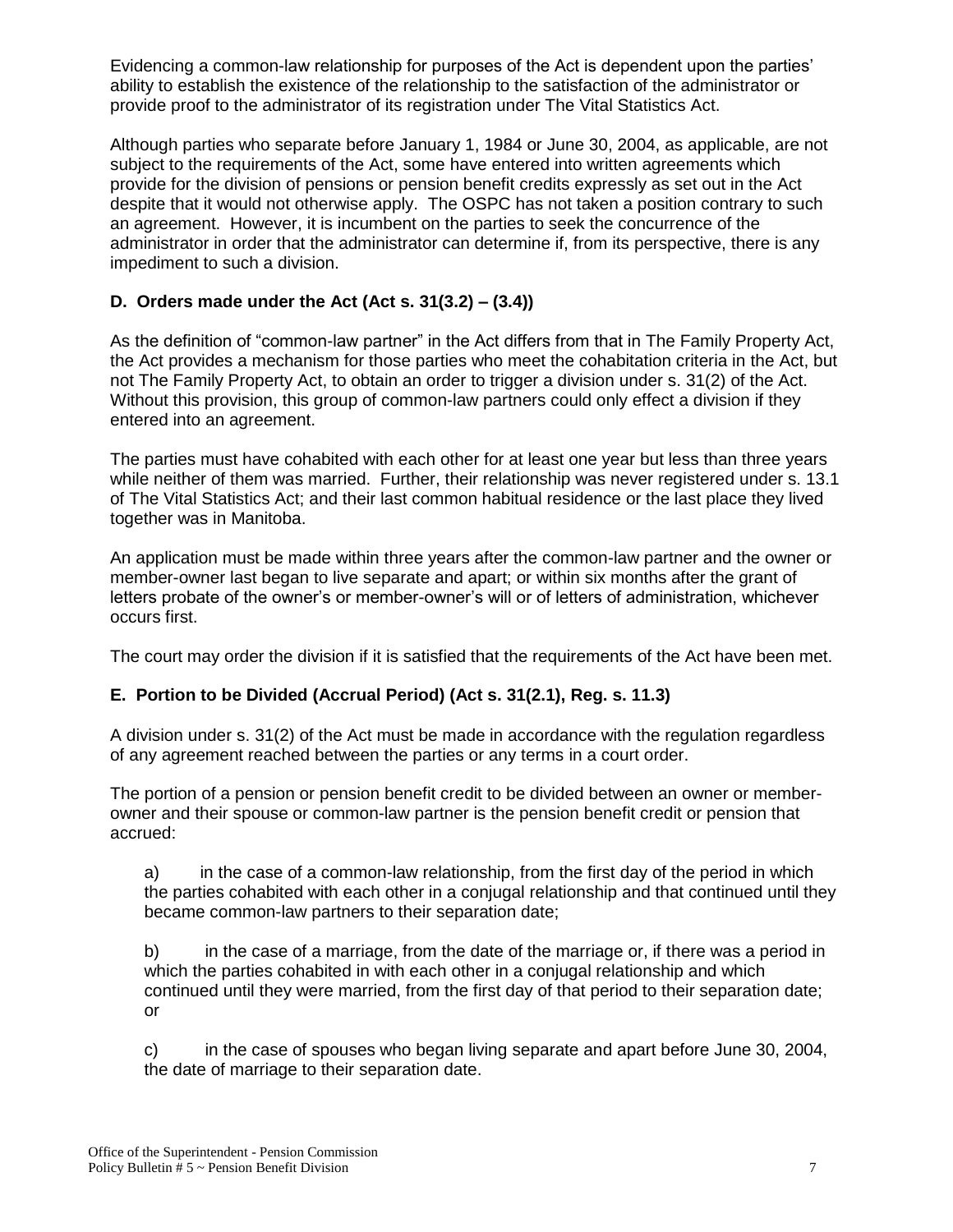# **F. Method of Valuing a Pension or Pension Benefit Credit (Pro rata Method) (Act s. 21.1(2), Reg. s. 5.7(1), s. 11.4(1)-(4))**

## 1. Pension or Pension Benefit Credit (Defined Benefit Provision)

The percentage of the pension benefit credit or pension to be divided must be specified in a written agreement or by an order of the court under The Family Property Act. The percentage must not be more than 50 per cent.

The spouse or common-law partner's share must be calculated according to the following formula:

 $A = B/100\% \times C \times D/E$ 

In this formula,

A is spouse or common-law partner's share of the total pension benefit credit or pension;

B is the percentage specified in an agreement or order that complies with the regulation, as being payable to the spouse or common-law partner entitled to the division;

C is the total pension benefit credit or pension accrued to the member as of the separation date;

D is the accrual period determined under the regulation;

E is the period during which the total benefit in B accrued.

The pension benefit credit of an owner who is:

a) an **active member**, is the value of the pension on the separation date and any other benefits to which they have an unconditional or **vested** entitlement under the plan, including **ancillary benefits** as a result of satisfying any age or service requirements as of the separation date, determined as if the owner had ceased to be an active member on the separation date, or

b) a **former member**, is the value of the pension on the separation date and any other benefits to which they have an unconditional or vested entitlement under the plan, including ancillary benefits as a result of satisfying any age or service requirements as of the date they ceased to be an active member.

The pension benefit credit or **commuted value** to be shared is determined on the basis of actuarial assumptions and methods that are adequate and appropriate and in accordance with generally accepted actuarial principles, and in a manner acceptable to the OSPC.

The Canadian Institute of Actuaries Practice Specific Standards for Pension Commuted Values effective December 1, 2020, is currently used for this purpose.

## 2. Excess contributions (Reg. s. 5.10, s. 11.4(7))

Under a defined benefit plan the employer must pay at least 50 per cent of the pension benefit credit. If the owner has made required contributions in excess of 50 per cent of the pension benefit credit, the owner is entitled to their excess contributions. Any excess contributions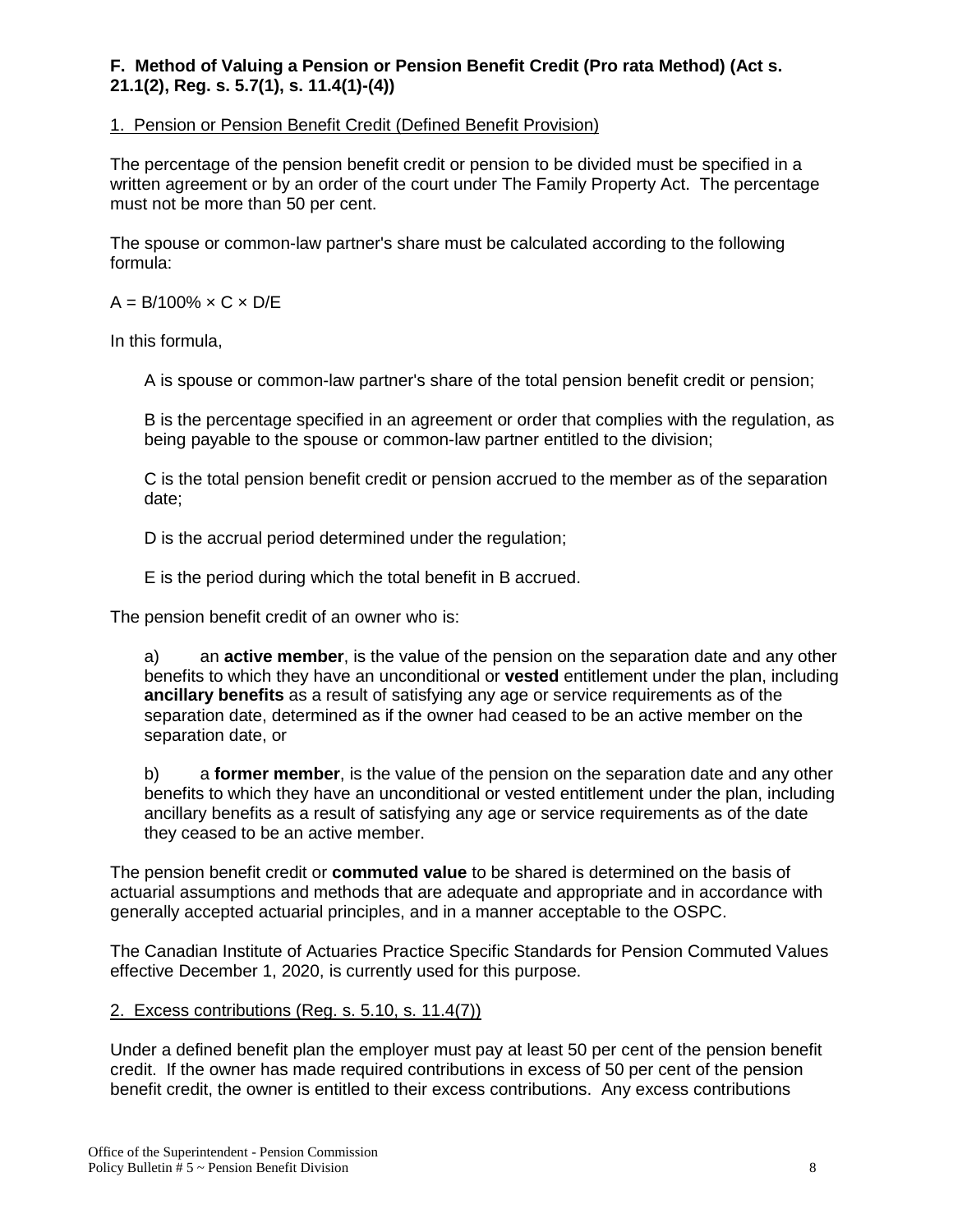determined as of the date of separation must be included in the owner's pension benefit credit as of the date of separation.

# **G. Method of Valuing a Pension Benefit Credit (Value added Method) (Reg. s. 11.4(1), s. 11.4(5))**

# 1. Valuation (Defined Contribution Provision)

The percentage of the member's pension benefit credit or pension to be divided must be specified in a written agreement or by an order of the court under The Family Property Act. The percentage must not be more than 50 per cent.

The spouse or common-law partner's share is to be calculated according to the following formula:

## $A = B/100\% \times (C - D)$

In this formula,

A is the spouse or common-law partner's share of the total pension benefit credit;

B is the percentage specified in an agreement or order that complies with the regulation, as being payable to the spouse or common-law partner entitled to the division;

C is the total contributions to the plan to the credit of the member, with interest calculated according to the regulation, as of the separation date;

D is the total contributions to the plan to the credit of the member, with interest calculated according to the regulation, as of the date the relationship began according to the regulation.

#### 2. Optional Ancillary Contributions (OAC) and Voluntary Additional Contributions (All Plans) (Reg. s. 11.4(6))

To the extent that the owner's pension benefit credit is attributable to **OACs** made under a defined benefit plan that have not been converted into **optional ancillary benefits (OABs)** or to **voluntary additional contributions**, these contributions must be divided and the spouse's or common-law partner's share determined using the value added method.

## **H. Disclosure**

## 1. Statement for Division under Pension Plan (Reg. s. 11.11(1)-(3), s. 11.13)

If a spouse or common-law partner is entitled to a division under s. 31(2) of the Act of an owner's pension or pension benefit credit, the spouse or common-law partner or the owner may request in writing that the administrator provide a statement that must set out:

(a) the date specified in the request as the date as of which the accrual period began and ended;

(b) the value of the spouse or common-law partner's total entitlement under s. 31(2) of the Act as of the date specified under clause (a), as calculated under the regulation, including interest to the date of the statement;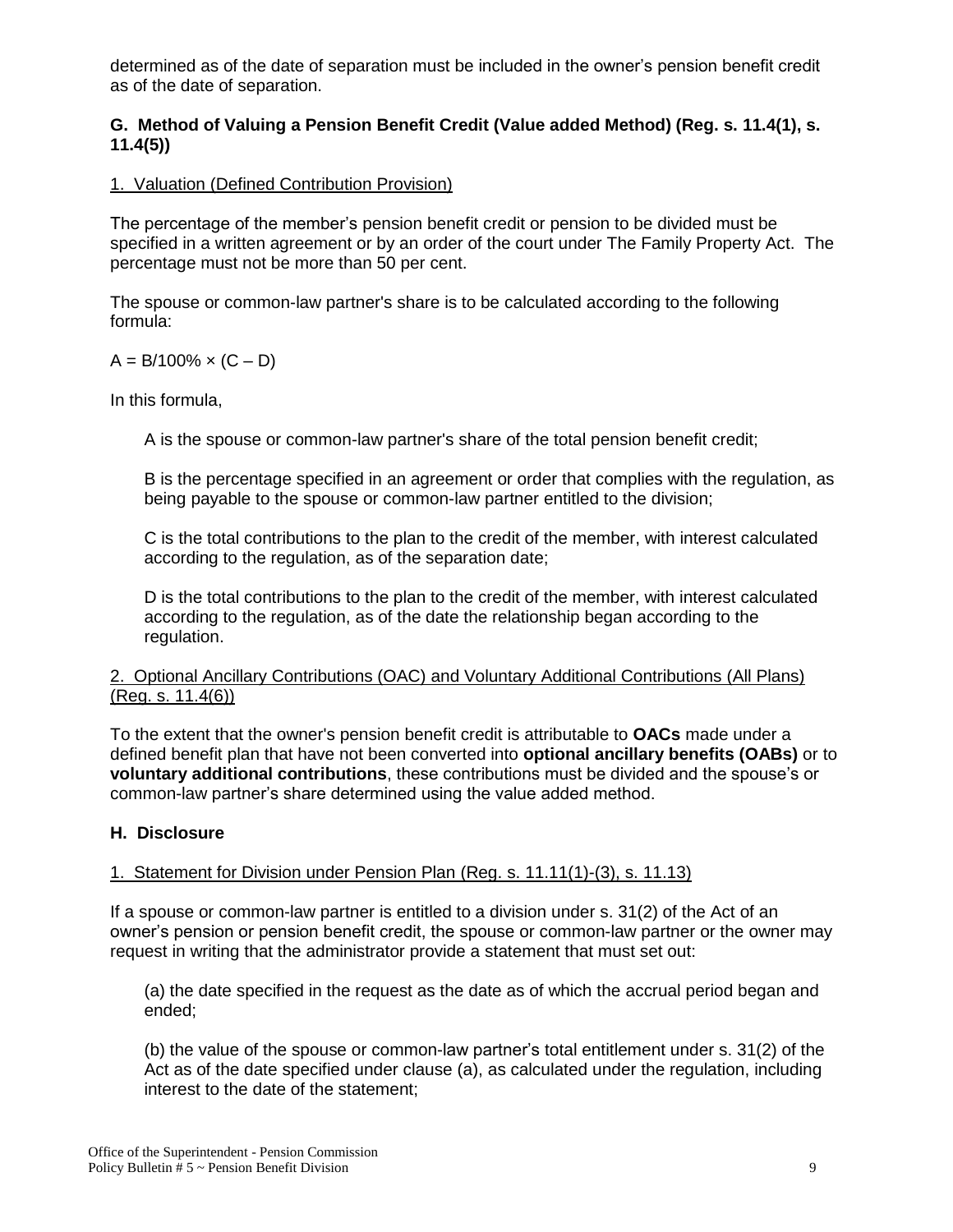(c) an explanation of their options, and for each option, a summary of the benefits to which each of them would be entitled on exercising the option;

(d) the date on which the owner became a member;

(e) if the owner is no longer an active member, the date on which they ceased to be an active member;

(f) if the member's pension has not yet commenced, the value of any voluntary additional contributions and OACs as at the statement date; and

(g) that before agreeing to receive a percentage of less than 50 per cent on a division, the member's spouse or common-law partner should seek

(i) legal advice with respect to their family law entitlements, and

(ii) financial advice as to the implication of agreeing to receive less than 50%.

The administrator is not required to provide a statement if the request was received within 12 months after providing a statement in respect of the same division of an owner's pension or pension benefit credit unless, after the statement was provided, the spouse or common-law partner became entitled under subsection 31(2) of the Act to a division of the pension benefit credit.

The administrator must provide the statement at no charge to the owner and the spouse or common-law partner within 60 days after receiving the request.

#### 2. Statement for Division of Prescribed Plan (Reg. s. 11.12, s. 11.13)

If a spouse or common-law partner is entitled to a division under s. 31(2) of the Act of a member-owner's pension benefit credit under a prescribed plan, the spouse or common-law partner or the member-owner may request in writing that the financial institution provide a statement that must set out:

(a) the date specified in the request as the date as of which the accrual period began and ended;

(b) the value of the spouse or common-law partner's total entitlement under s. 31(2) of the Act as of the date specified under clause (a), as calculated under the regulation, including interest to the date of the statement;

(c) an explanation of their options and, for each option, a summary of the benefits to which each of them would be entitled on exercising the option; and

(d) that before agreeing to receive a percentage of less than 50 per cent on a division, the member's spouse or common-law partner should seek

- (i) legal advice with respect to their family law entitlements, and
- (ii) financial advice as to the implication of agreeing to receive less than 50 per cent.

The administrator is not required to provide a statement if the request was received within 12 months after providing a statement in respect of the same division of a member-owner's pension or pension benefit credit unless, after the statement was provided, the spouse or common-law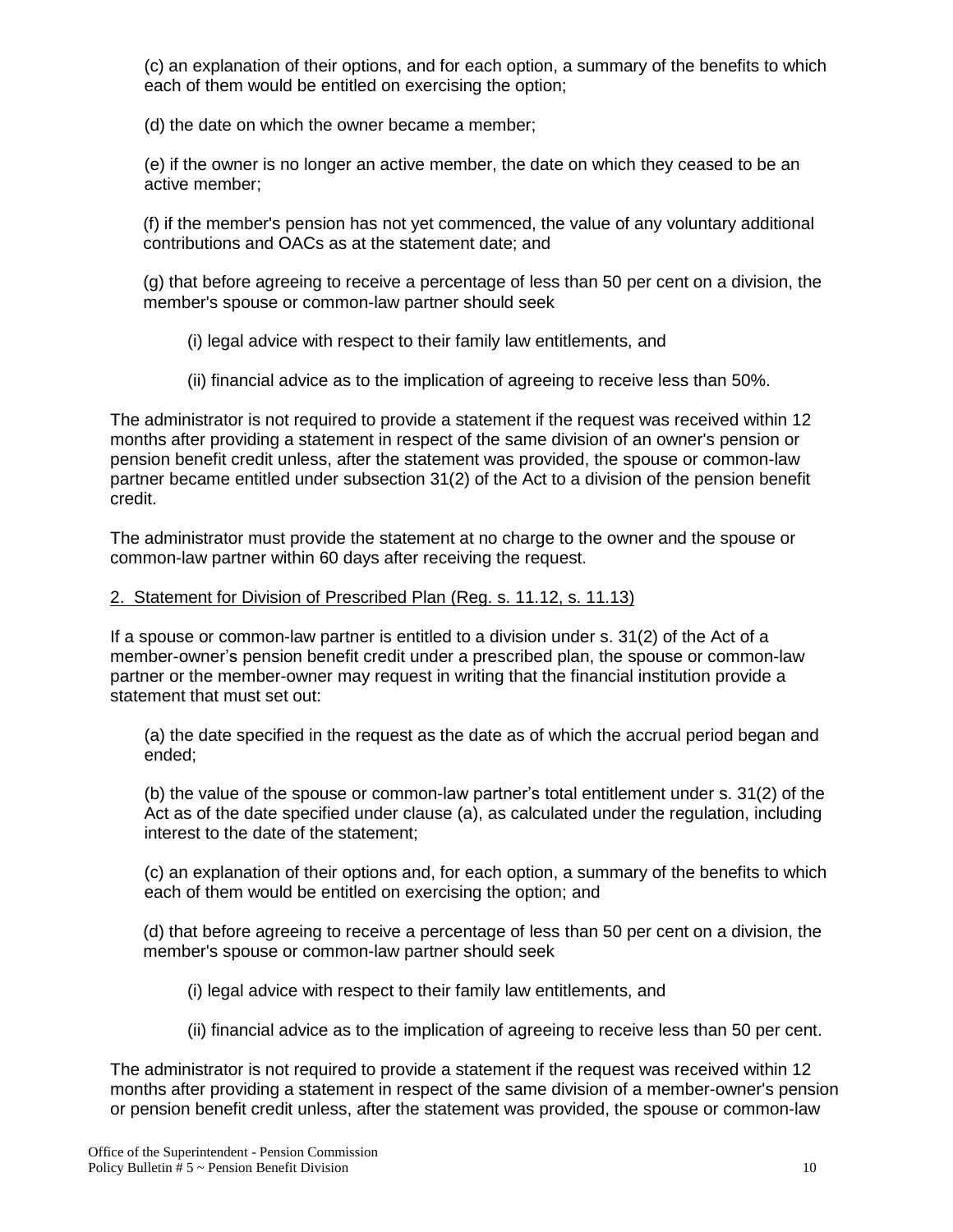partner became entitled under subsection 31(2) of the Act to a division of the pension benefit credit.

The administrator must provide the statement at no charge to the member-owner and the spouse or common-law partner within 60 days after receiving the request.

# **I. Settlement of Spouse's or Common-law Partner's Share**

## 1. Options for Transfer of Pension Benefit Credit from Pension Plan (Act s. 31(4), Reg. Part 10)

On division of a pension benefit credit under a pension plan, the spouse or common-law partner has the option of transferring their share of the pension benefit credit to:

- a) a LIRA,
- b) a LIF,

c) a registered pension plan in which the spouse or common-law partner is a member, if the plan so permits,

d) an immediate or deferred life **annuity** purchased through a life insurance company, if the plan so permits, or

e) a pooled registered pension plan (PRPP).

In general, the purpose of a LIRA is to provide a financial vehicle for the holding and investment of pension monies that are subject to locking in until it is all transferred to another vehicle for the purpose of securing a pension at **retirement** in a form and manner required or permitted by the Act. If the spouse or common-law partner should wish to defer retirement to a later date, a transfer of their share of the pension benefit credit could be made to a LIRA, their own pension plan, if that plan permits or a PRPP.

In general, the purpose of a LIF is to provide a financial vehicle for the holding and investment of pension monies that are subject to locking in and for the provision of retirement income in a form and manner required or permitted by the Act. Should the spouse or common-law partner wish to commence receiving retirement income, a transfer may be made to a LIF, a life annuity purchased through a life insurance company or a PRPP if they have reached the age of 55.

In Manitoba, pension monies subject to **locking in** can only be transferred to a LIRA or LIF if the financial institution issuing the LIRA or LIF has been registered and appears on the Superintendent's Register of Authorized Institutions (Superintendent's Register) available on the OSPC website at [www.gov.mb.ca/finance/pension/pdf/suptregister.pdf.](https://gov.mb.ca/finance/pension/pdf/suptregister.pdf)

## 2. Options for OACs, Voluntary Additional Contributions and Excess Contributions (Reg. s. 11.4(8))

The spouse or common-law partner has the same rights in relation to these contributions as the owner would have had if the owner had ceased to be an active member on the separation date. The spouse or common-law partner can elect from the following options:

- (a) received as a refund;
- (b) used to increase the amount of the pension if permitted under the terms of the plan;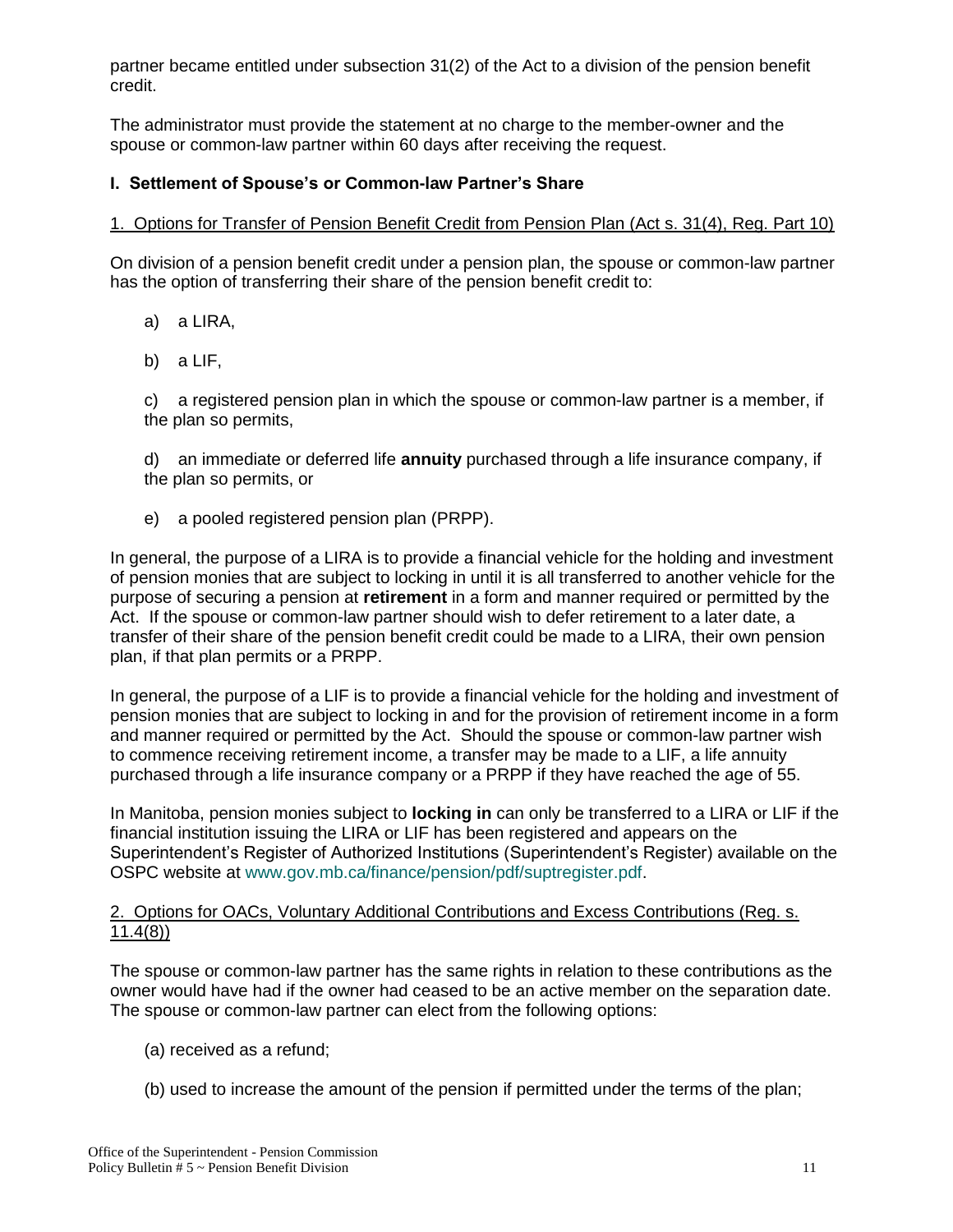(c) transferred to a registered retirement savings plan or registered retirement income fund as defined in the Income Tax Act (Canada), to the extent permitted by that Act.

# **J. Division of Pension (pension-in-pay) (Act s. 31(4), Reg. s. 11.8)**

When a spouse or common-law partner becomes entitled to receive a portion of a retired owner's pension or pension-in-pay as determined by the formula (Part F. 1.), if the pension is divided, and the spouse's or common-law partner's portion is paid from the income stream. The **form of pension** that was elected by the owner at retirement is not affected by the division.

For example, if the owner elected a joint and survivor 60 per cent pension at retirement, the joint and survivor pension will continue to be paid however, payments will be divided between the owner, spouse or common-law partner, and their respective designated beneficiaries or estates in the proportion required by the Act and regulation and until they are both deceased.

However, if the plan so provides, and the parties agree in writing, the regulation now permits:

a) in the case of a joint and survivor pension, it may, be paid as two separate lifetime pensions without joint and survivor benefits, one to the owner, and the other to the spouse or common-law partner, and

b) in the case of any other form of pension, the form must not be changed, but the pension may be adjusted so that it becomes payable as two separate lifetime pensions: one to the owner and one to the spouse or common-law partner.

The total of the actuarial present values of the two pensions as of the separation date must be equal to the actuarial present value of the pension as of that date.

See the Appendix for examples of a joint and survivor 60 per cent pension, as well as a life pension guaranteed ten years where, after division, the form is not changed and where it changes.

This provision does not apply to a life annuity payable under an insurance contract that prohibits the annuity from being commuted.

# **K. Adjustment of Pension Benefit Credit for Interest (Reg. s. 5.21(3), s. 5.22, s. 11.5)**

The spouse's or common-law partner's share of the pension benefit credit is to be credited with interest for the period up to the end of the month preceding the month in which the spouse's or common-law partner's share is transferred or paid from the pension plan.

For purposes of a defined benefit plan, the pension benefit credit or commuted value must be updated with interest at a rate equal to the rate of return of the pension fund for the period from the separation date to a date no earlier than the end of the month preceding the month in which the transfer of the pension benefit is made. The pension benefit credit or commuted value is not recalculated at a subsequent date.

If the pension benefit credit is in respect of OACs, and excess contributions, the rate of interest must be either of the following rates:

(a) a rate equal to the rate of return of the pension fund, and

(b) the average of the CANSIM Series V 806913336 rates published by the Bank of Canada (long term Canada Bond rate),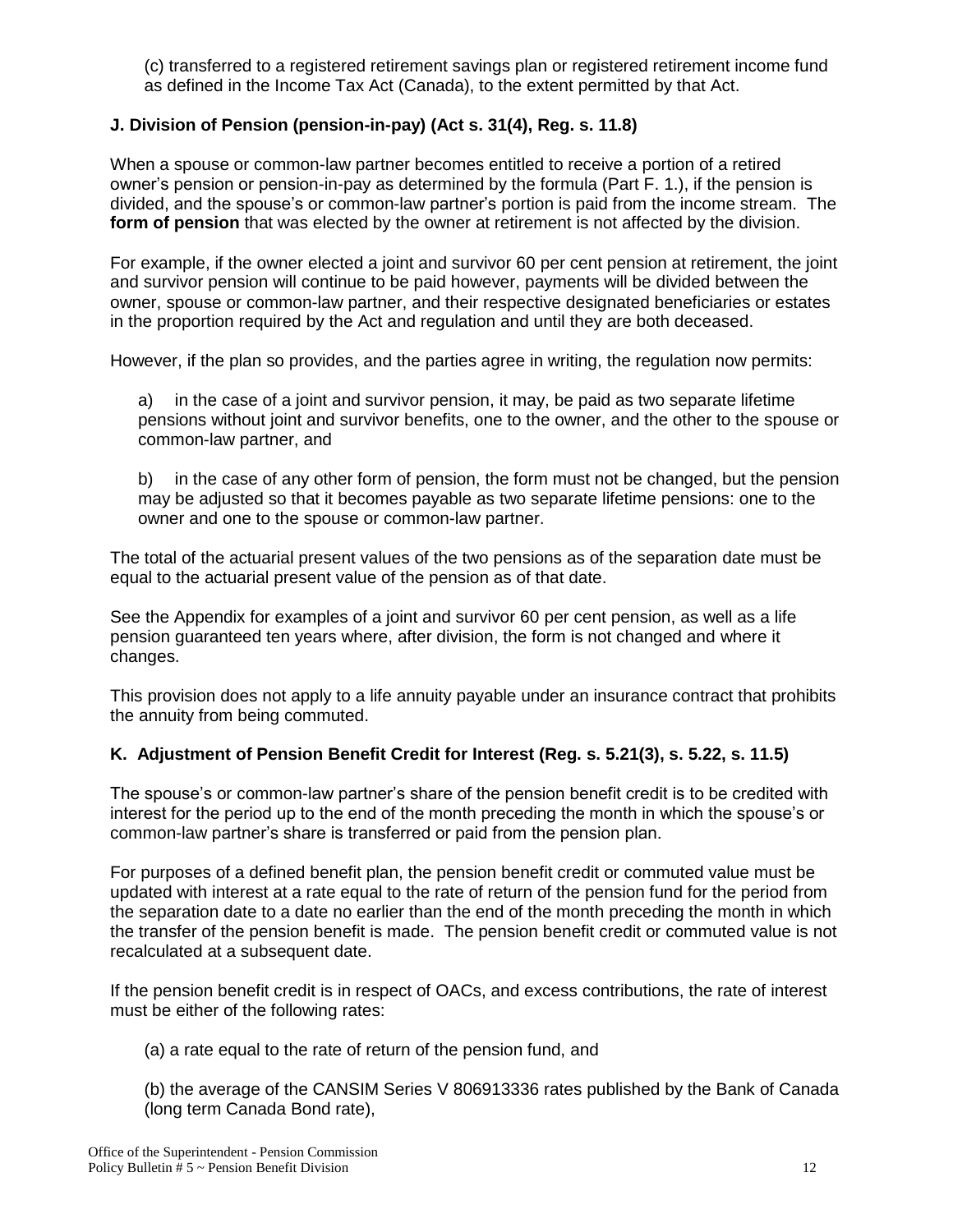from the later of the separation date or the date that interest was last credited, to a date no earlier than the end of the month preceding the month in which the transfer is made.

An administrator who chooses a rate of interest in respect of OACs and excess member contributions must use that rate for all divisions of pension benefit credits made within a fiscal year.

If the pension benefit credit is in respect of voluntary additional contributions, the pension benefit credit is to be credited with interest at a rate equal to the rate of return of the pension fund, from the later of the separation date or the date interest was last credited, to a date no earlier than the end of the month preceding the month in which the transfer is made.

If the pension benefit credit is in respect of a defined contribution provision, the pension benefit credit is to be credited with interest at a rate equal to the rate of return that can reasonably be attributed to the operation of the pension fund, from the later of the separation date or the date interest was last credited, to a date no earlier than the end of the month preceding the month in which the transfer is made.

# **L. Division of LIRAs or LIFs (Reg. s. 11.1, s. 11.4(1)) and 11.4(9)**

#### 1. Valuation (Value added Method)

Should the parties have a prescribed plan such as a LIRA or LIF, these plans are also subject to the requirements on the breakdown of a marriage or common-law relationship. On accepting pension monies that are subject to locking-in, the financial institution took the place of the administrator and is responsible for administering the plan according to the Act and regulation.

If a portion of the member-owner's pension benefit credit was earned before the date of marriage or the first day the parties cohabited with each other in a conjugal relationship, as the case may be, where possible the former pension plan administrator should be contacted to calculate the spouse's or common-law partner's share of the pension benefit credit that was transferred from the pension plan to the member-owner's prescribed plan as of the date the owner ceased to be an active member of the pension plan.

For purposes of a pension benefit credit under a **LIRA or LIF**, the spouse or common-law partner's share is to be calculated according to the following formula:

## $A = B/100\% \times C \times D/E$

In this formula,

A is the spouse or common-law partner's share of the total pension benefit credit;

B is the percentage specified in an agreement or order that complies with the regulation, as being payable to the spouse or common-law partner entitled to the division;

C is the total pension benefit credit as of the date of calculation;

D is

(a) the portion of the pension benefit credit transferred to the prescribed plan that accrued during the accrual period determined under section 11.3 of the regulation, or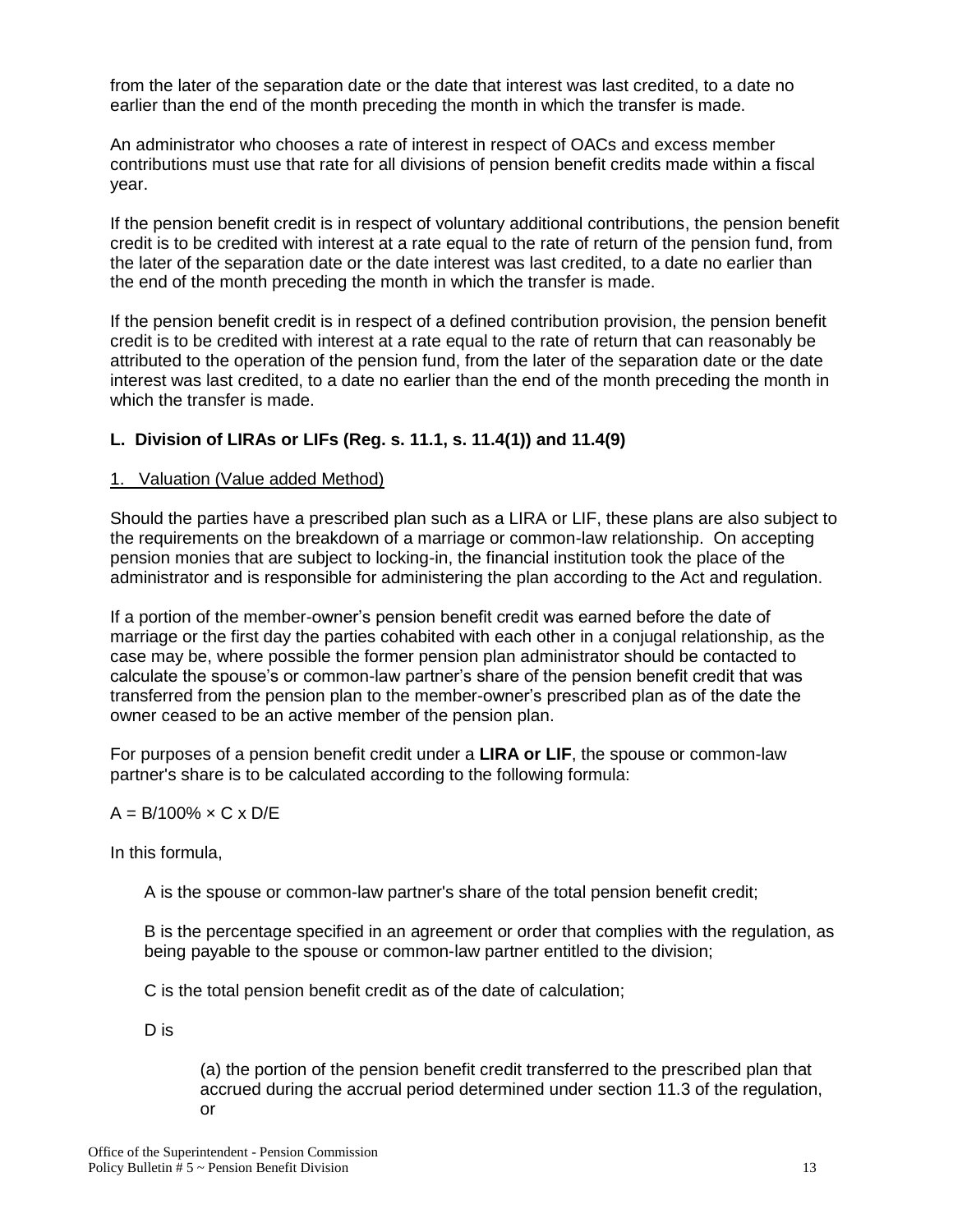(b) if that portion cannot be determined, the pension benefit credit transferred to the prescribed plan;

## E is the pension benefit credit transferred to the prescribed plan.

It should be noted that the member-owner may have split their pension benefit credit under the pension plan and transferred portions of it to two or more institutions.

Where the former pension plan administrator calculates the spouse's or common-law partner's share of the pension benefit credit that was transferred from the pension plan to the memberowner's prescribed plan, the financial institution should calculate the spouse's or common-law partners' share of the balance of the prescribed plan by prorating the balance of the plan by the amount determined by the former pension plan administrator to be the spouse or common-law partner's share of the credit that was transferred from the pension plan to the member-owner's prescribed plan as of the date the owner ceased to be an active member.

However, if the pension plan administrator cannot be located or is unable to calculate the spouse's or common-law partner's share of the pension benefit credit, the spouse's or commonlaw partner's share of the pension benefit credit should be assumed to be 50 per cent of the balance of the prescribed plan.

Alternatively, the parties may wish to retain an actuary, at their expense, to calculate the spouse's or common-law partner's share of the pension benefit credit that was transferred to the prescribed plan in the manner prescribed by the Act and regulation.

## 2. Options for Transfer of Pension Benefit Credit from Prescribed Plan (Act s. 31(4), Reg. Part 10)

On division of a pension benefit credit under a prescribed plan, the spouse or common-law partner has the option of transferring their share to:

- a) a LIRA,
- b) a LIF,

c) a registered pension plan in which the spouse or common-law partner is a member, if the plan so permits,

- d) an immediate or deferred life annuity purchased through a life insurance company, or
- e) a PRPP.

#### **M. Adjusting owner's pension benefit credit after division (Defined benefit plan) (Reg. s. 11.7)**

The pension plan administrator must ensure that the owner's pension under a defined benefit provision after a division is adjusted in a manner that

- (a) does not result in a gain or loss to the plan, and
- (b) follows generally accepted actuarial principles.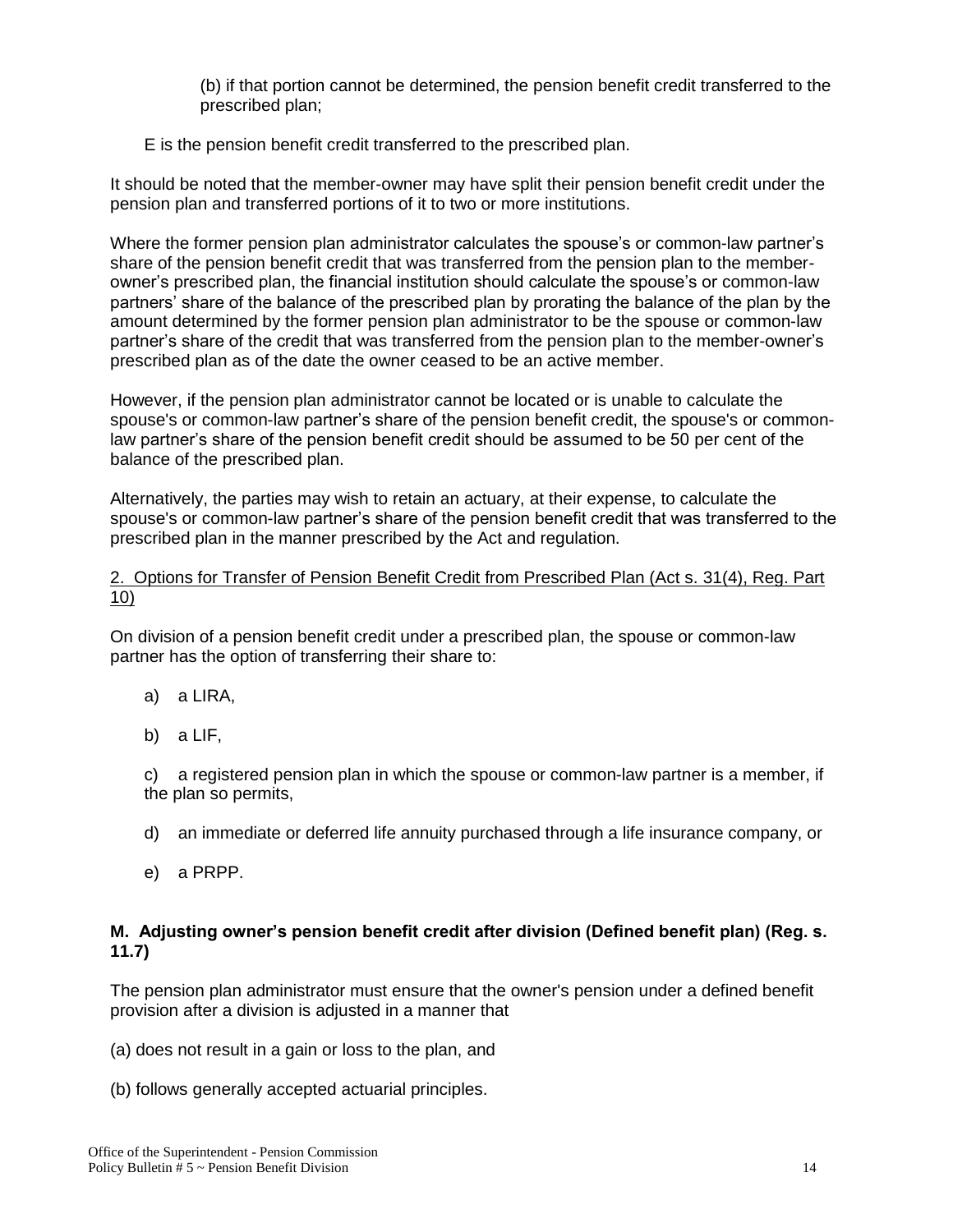The following is an example of one method that may be used to adjustment of the owner's pension following a division.

# **Example**

The owner and spouse separate in 2004. The owner had a pension benefit credit under the owner's defined benefit pension plan equal to \$100,000 at the separation date. The spouse share was 50 per cent or \$50,000.

The owner remained an active member of the pension plan until the owner's retirement. In 2010 the owner retired by which time the owner's pension benefit credit would have been \$200,000 had it not been divided due to the separation. So, to reflect the division, the plan administrator adjusted the owner's pension by the amount of the credit transferred to the spouse [\$200,000 minus \$50,000 = \$150,000]. After the adjustment, the owner's pension benefit credit had a value of \$150,000.

## **N. Addressing Spouse's or Common-law Partner's Interest in Pension Arrears (Defined benefit plan)**

In the event of a division after an owner has retired and is receiving pension payments, the spouse or common-law partner has an interest in the pension payments made after the date of separation.

While timely advice to the pension plan administrator is important, in some instances, the administrator will not be aware that the parties have separated, and may not receive a copy of the necessary order or agreement for some time. As a result, full pension payments may continue to be made to the member-owner after the separation date.

The administrator must address the matter of the spouse's or common-law partner's interest in the full pension payments which were made to the owner from the date of separation until the pension payments were divided. The spouse's or common-law partner's interest is referred to as the arrears and may be addressed as follows.

Under one method, the owner may make a lump sum payment to the spouse or common-law partner, outside the pension plan, which must be equal to the actuarial present value of the arrears. The amount paid to the spouse or common-law partner may take into consideration the tax implications for each of the parties. The administrator should satisfy itself that the spouse or common-law partner received the payment in satisfaction of their full interest in these arrears.

A second method involves the administrator authorizing a lump sum payment from the pension plan to the spouse or common-law partner in an amount equal to the actuarial present value of the arrears. The owner's post-division pension payments must then be further adjusted to reflect the lump sum payment made to the spouse or common-law partner.

A third method requires a temporary reduction of the owner's post-division pension payments. The amount by which the owner's pension payments are further reduced, would be used to provide a corresponding increase to the spouse's or common-law partner's pension payments in order to liquidate the arrears. Once the arrears to the spouse or common-law partner are fully addressed, the owner's pension payments would then return to the post-division level. The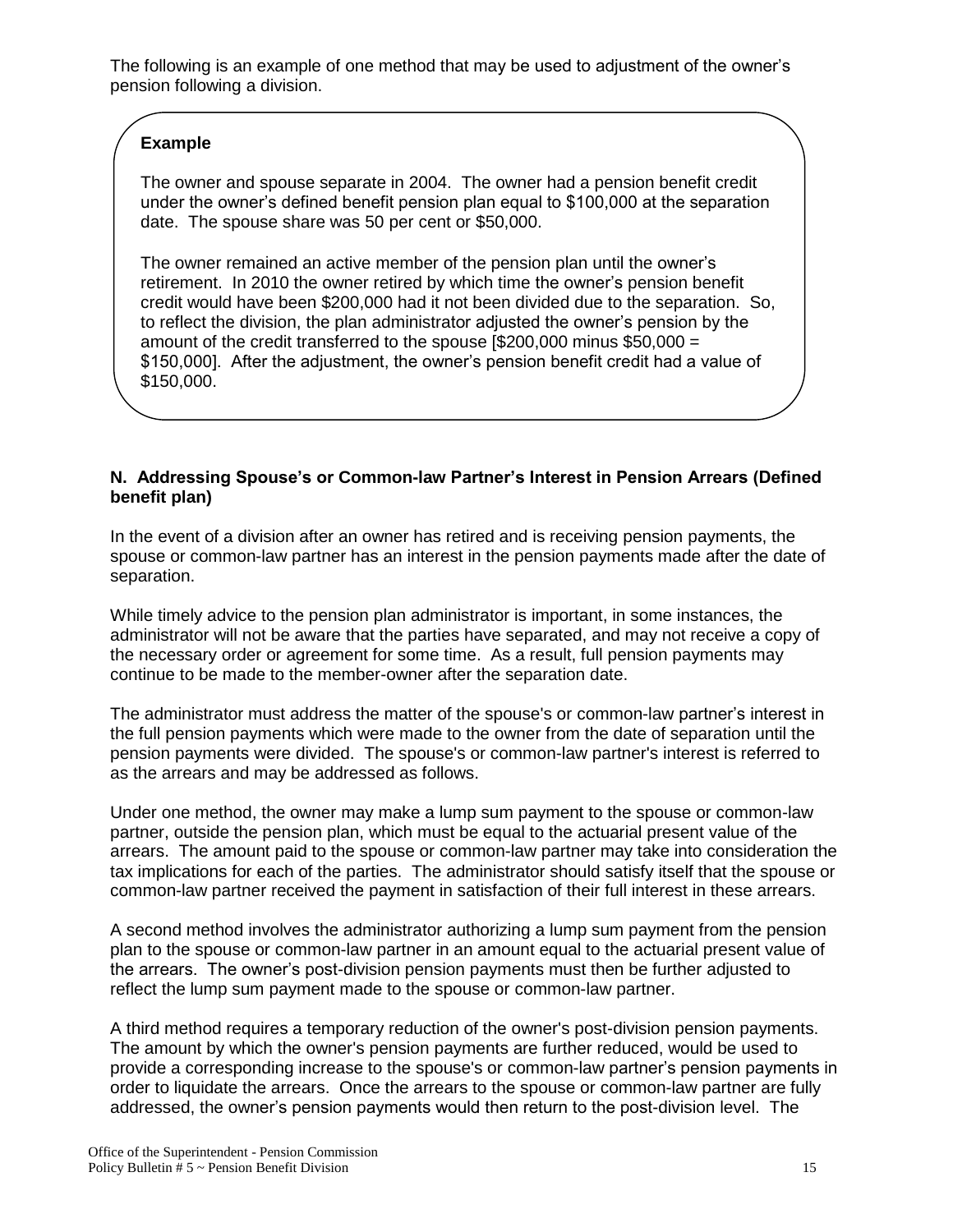repayment period should take into account the life expectancy of the owner. However, there is still a risk to the spouse or common-law partner that the owner may die during the repayment period, and that pension payments will cease. The spouse or common-law partner would then have to seek whatever remedies are available.

The lump sum payment from the pension plan to the spouse or common-law partner may be preferable, as the arrears represent payments that the spouse or common-law partner should have received. Further, under this method the impact on the owner's post-division pension payments is lessened, as this value is spread over the owner's remaining lifetime, and the spouse or common-law partner is not exposed to the mortality risk. It should be noted however, that it may be possible that under either of the latter two methods, there may be a temporary or permanent reduction of the owner's post-division pension payments to zero.

Lastly, if the actuarial present value of spouse's or common-law partner's share of the pension (including the value of the arrears) exceeds the actuarial present actuarial value of the owner's remaining post-division pension (excluding the value of the arrears), but is a matter the parties must address outside the plan.

The administrator should provide the owner and spouse or common-law partner with a statement, including the amount of arrears, and as applicable, the amount of post-division pension payments and the effects to that amount of the option(s) to address the arrears, the repayment period, if applicable, as well as any risks to the parties as outlined above. The administrator should also obtain a written agreement between the parties regarding the method that will be used to address the arrears.

# **O. Relevant Case Law**

The following court cases are based on the legislation in force prior to May 31, 2010.

# **Sader v. Sader, [1988] M.J. No. 605**

In the Sader case, the parties contended that no property order existed pursuant to The Marital Property Act and they both had sworn affidavits declaring they had not agreed to any division of family asset. The court looked at affidavit evidence to determine if the pension required division according to the Act. Therefore, the administrator may wish to consider obtaining such evidence from the parties as it and its legal counsel consider appropriate to determine if the pre-conditions under the Act have been met. Such evidence may, but is not necessarily limited to, include affidavits from the parties. Alternatively, the administrator may refer the parties to the courts for a determination.

# **Campbell v. Campbell, [1995] M.J. No. 466**

In this case the Court of Appeal ruled upon the validity of a 1986 separation agreement in which the parties had waived any interest in each other's pension benefits and the effect of the 1992 amendments to s. 31 of Act on such an agreement. The Court of Appeal found that the parties were bound by the 1986 separation agreement and that the pension benefits did not have to be divided. The facts of this case were as follows:

1. The parties had married March 12, 1955 and separated January 15, 1986. They were divorced on March 2, 1987.

2. On April 22, 1986, Mr. Campbell and Mrs. Campbell entered into a Separation Agreement. Mr. and Mrs. Campbell each received independent legal advice prior to signing the Separation Agreement; however, no formal financial disclosure was exchanged prior to the signing of the Agreement.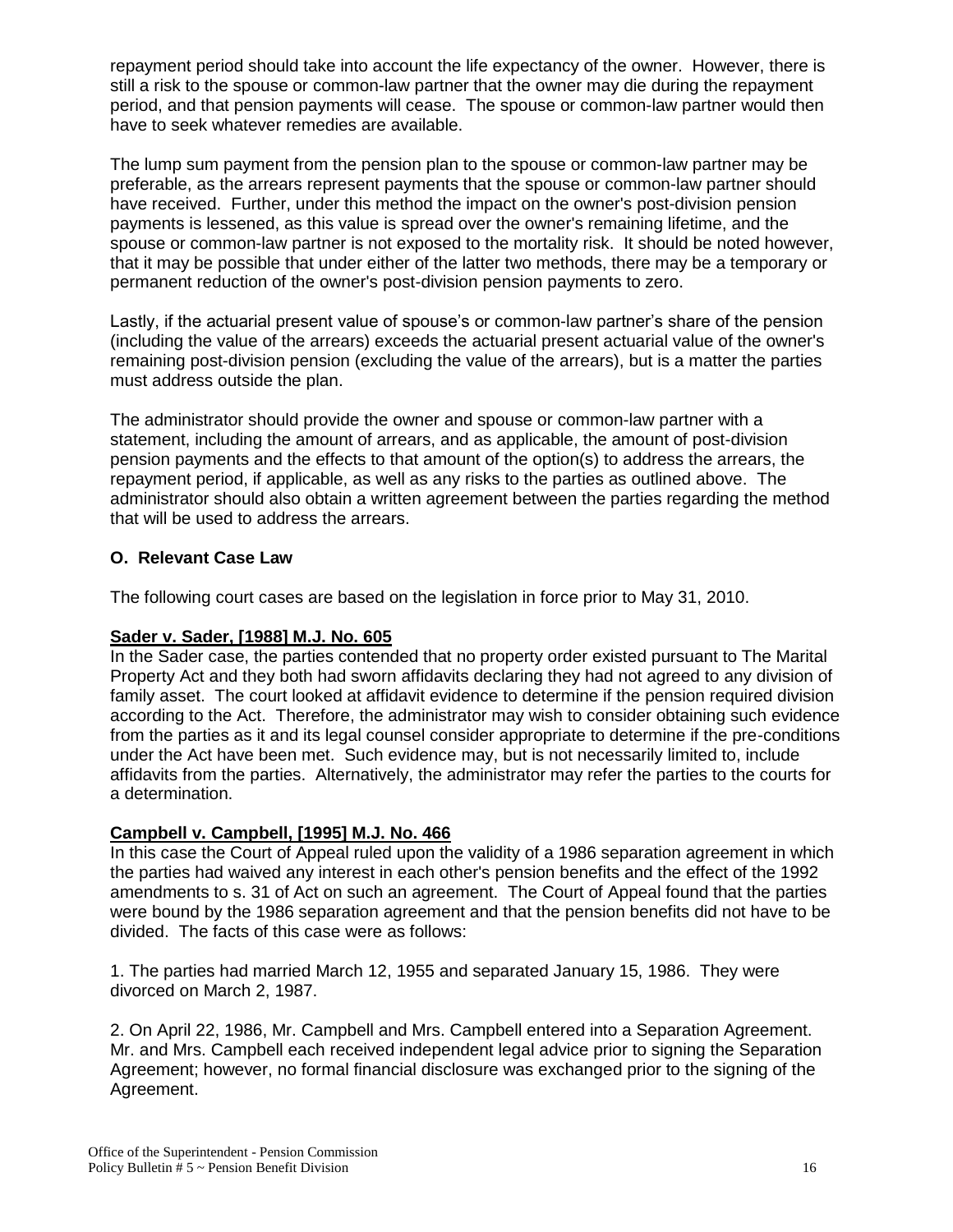3. The Separation Agreement acknowledged each party had a pension plan and that each party released the other from any claims that he or she may have to the other's pension plan and that neither party would make a claim to these pension plans.

4. At the time of signing the Separation Agreement, each party was aware of s. 27 (now s. 31(2) of the Act pertaining to the division of pension benefit credit and each party was aware that the value of Mrs. Campbell's pension was greater than that of Mr. Campbell.

5. Notwithstanding the Separation Agreement, Mr. Campbell made claim to Mrs. Campbell's pension and relied upon s. 31(2) of the Act in support of his right to a division of the pension benefit. Mr. Campbell alleged that the parties had failed at the time of executing the Separation Agreement to comply with the subsequently enacted provisions of s. 31(6). That is that the parties had not received independent legal advice after the passage of the 1992 amendment and that he had not received a statement of the commuted value of the pension benefit.

The Court of Appeal ruled that the Agreement not to split pension benefits was binding on the parties.

Since the Campbell decision, plan sponsors and administrators have been approaching the OSPC to ascertain what, if any, effect this decision has on them. Specifically, plan sponsors and administrators want to know the effect the decision has on parties who have entered into agreements prior to June 24, 1992 under which they have agreed not to divide pension benefits.

Administrators have also asked what steps, if any, the owner or member-owner and former spouse or common-law partner must take to give effect to the Separation Agreement or written agreement not to divide pension benefits.

The OSPC is of the view that if administrators are provided with a Separation Agreement which predates June 24, 1992, they are encouraged to consult with their legal counsel to determine if they can rely on the Campbell decision to not divide pension benefits.

#### **Foster v. Foster, [2007] M.J. No. 298**

In the Foster case, the parties separated after an 11-year marriage and at the time of marriage, the husband had been contributing to a defined contribution plan for 20 years. The wife sought to share in the interest accrued during the marriage on contributions made prior to the marriage. In 2006, the Court of Queen's Bench found that because the husband's pension benefit was a defined contribution benefit, the wife was entitled to an equal share of the entire accumulation of the pension benefit credit accrued during the marriage.

On appeal, the Manitoba Court of Appeal recently affirmed the Court of Queen's Bench decision indicating that the regulation are consistent with The Family Property Act which stipulates that the appreciation in the value of family property (which includes pension), during the marriage, of an asset acquired before marriage, is shareable.

Therefore, in respect of a defined contribution or money purchase benefit the pension benefit credit as of the date of marriage and the pension benefit credit as of the date of separation are to be calculated as if the owner's employment had been terminated as of each of those dates, and the difference between the two amounts is shareable.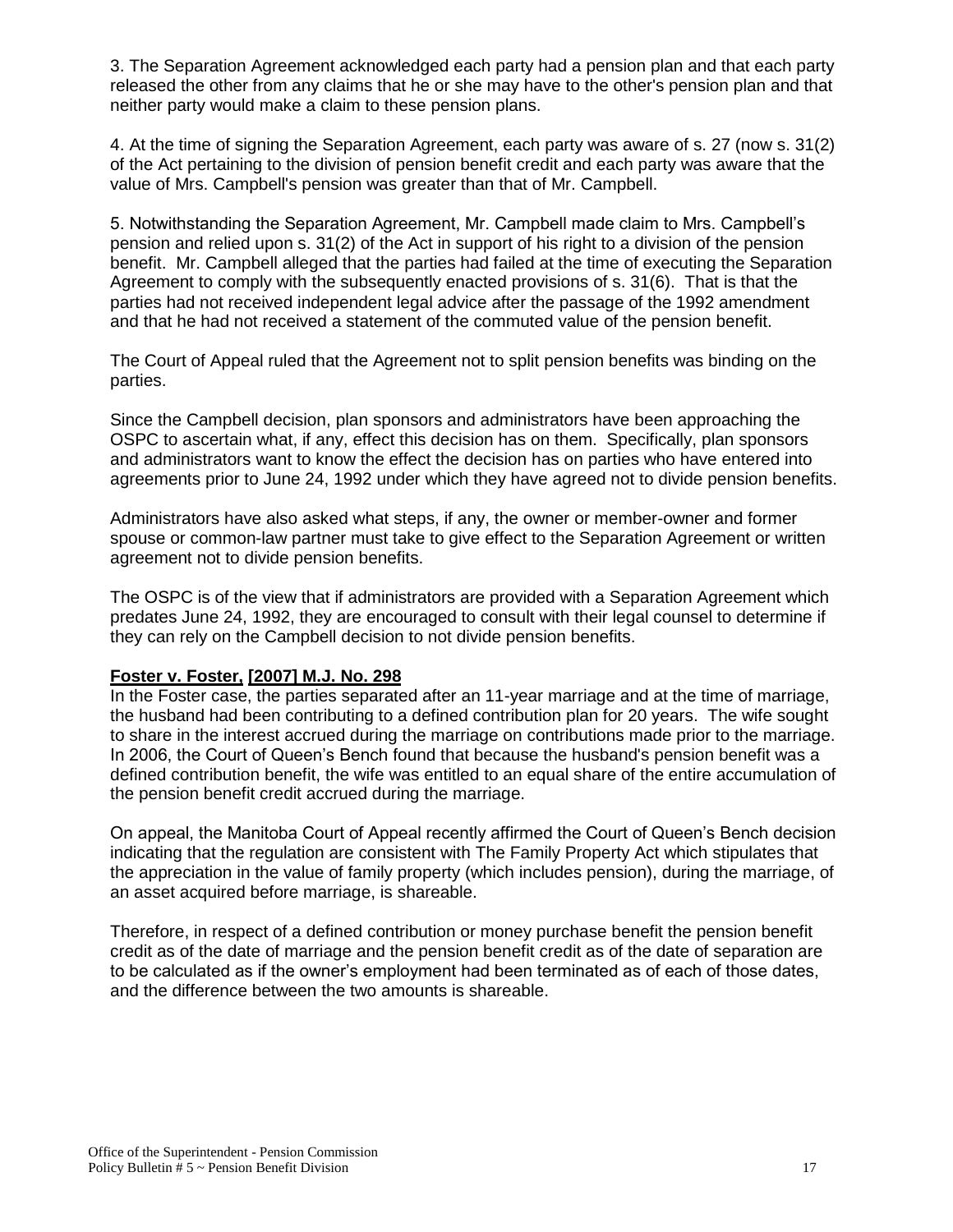#### **APPENDIX**

#### **JOINT AND SURVIVOR 60% PENSION FORM UNCHANGED**



**FORM UNCHANGED**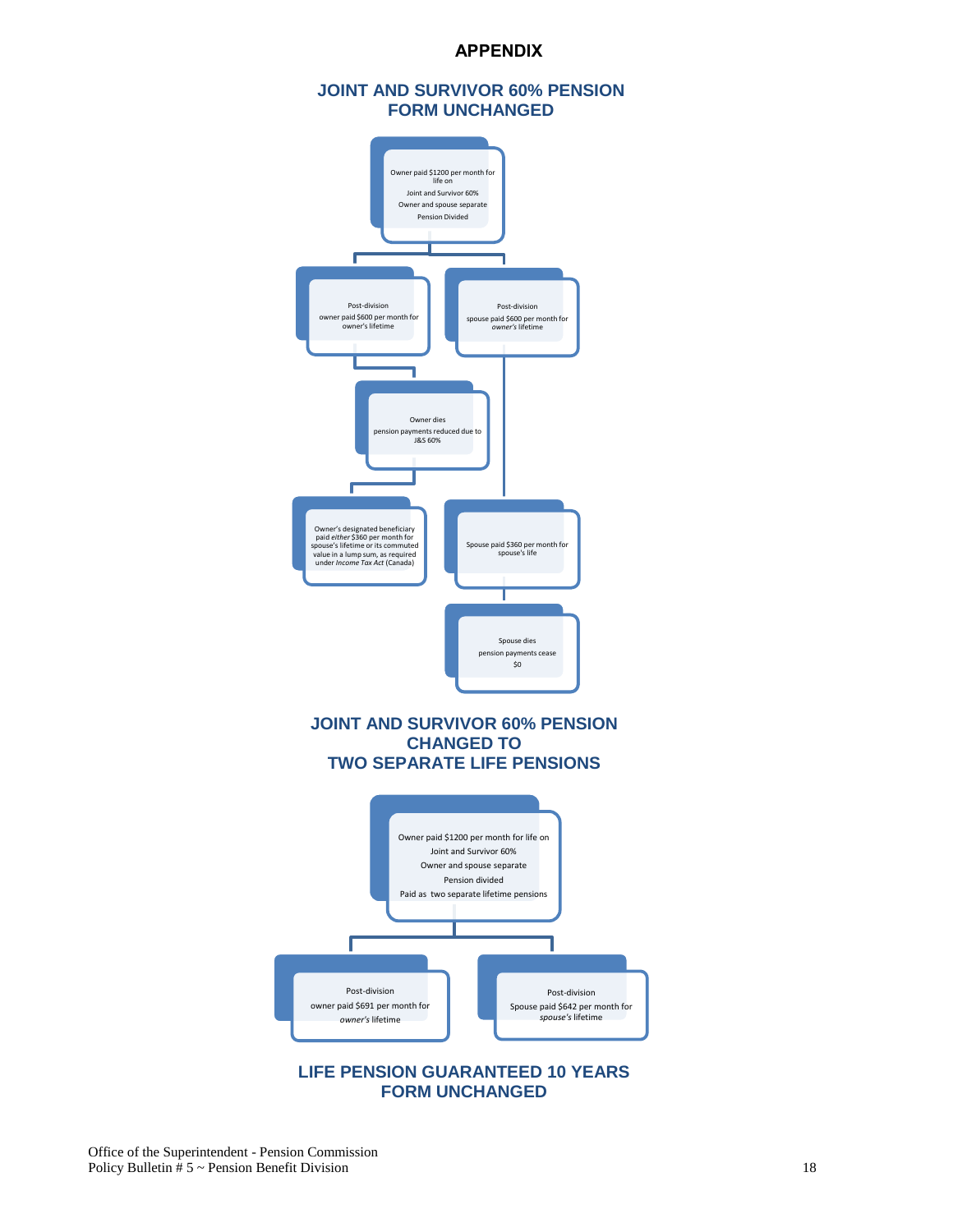

# **CHANGED TO TWO SEPARATE LIFE PENSIONS**

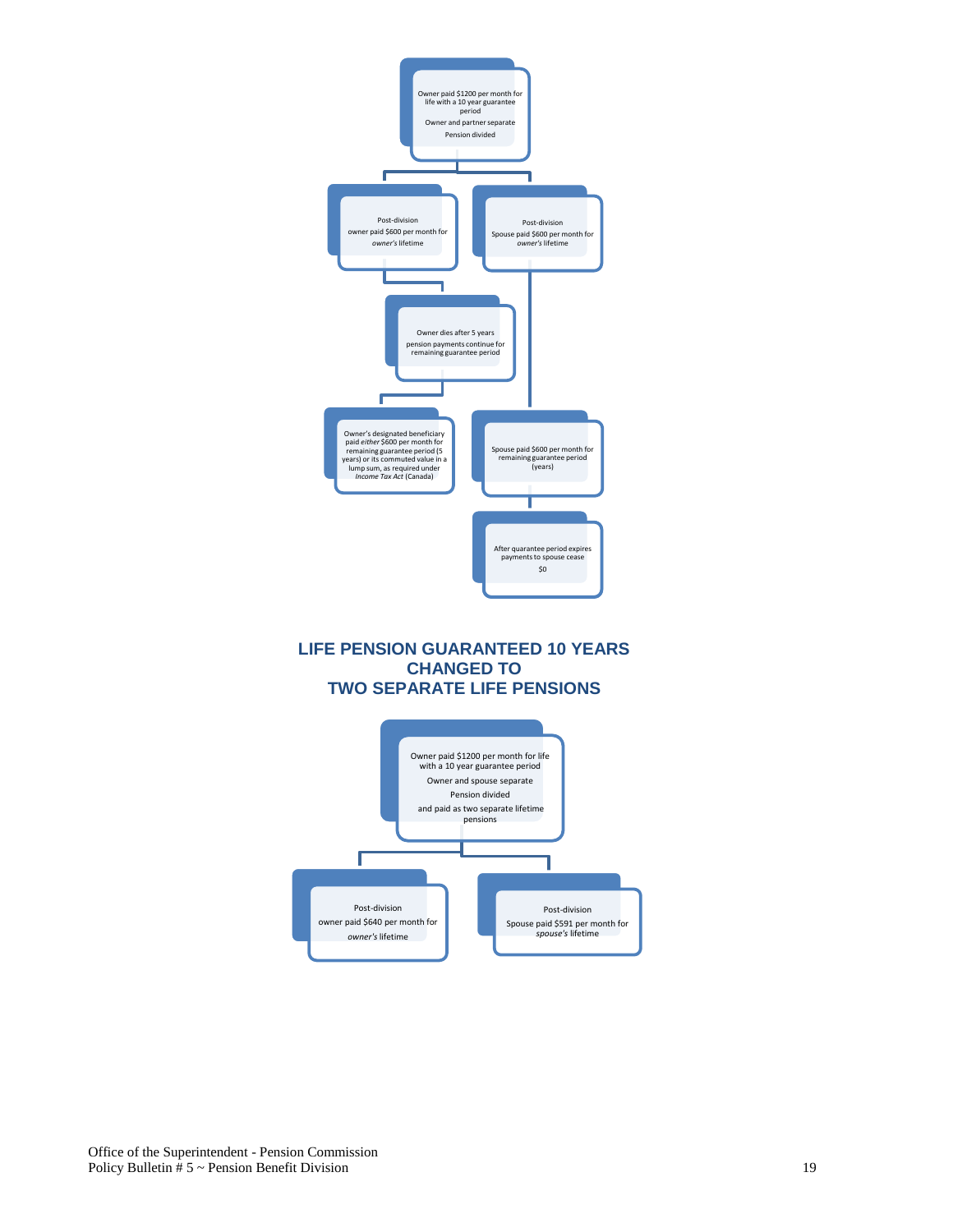## **GLOSSARY**

#### **Accrued**

Earned by an owner according to service, earnings, etc., up to a given date.

#### **Active member**

Member of the plan who is accruing a pension under the plan, or would be accruing a pension if it were not for a temporary interruption in employment.

#### **Administrator**

The person or persons who administer the pension plan. They arrange for pension payments, funding of the plan, etc. For most plans, the employer is responsible for administration (although the employer may hire a third party to administer the plan on its behalf). Some plans are administered by a board of trustees or similar body.

#### **Ancillary Benefits**

Benefits in addition to regular pension benefits and survivor benefits. These include bridging benefits and enriched early retirement benefits.

#### **Benefit**

Generally, any form of payment to which a person may become entitled under the terms of a plan.

#### **Bridging Benefits**

A temporary benefit provided to members who retire prior to the age when Canada Pension Plan (CPP) benefits are normally payable (age 65) in order to supplement pension income until the CPP benefits are payable.

#### **Commuted Value**

The amount of a lump sum payment payable today estimated to be equal in value to a future series of payments.

#### **Continuous Service or Membership or Employment**

Period where an employee is continuously employed by the same employer or continuously participates in their employer's pension plan, including periods of temporary absence or suspension or periods of layoff.

#### **Defined Benefit Plan**

A plan that provides a pension based on service, average earnings, etc. but not the total contributions. If the plan is contributory, the rate of employee contributions may be specified, with the employer contribution paying the balance of the cost of the pension benefit. To be distinguished from a defined contribution plan.

#### **Defined Contribution Plan**

A plan that provides a pension determined with reference to and provided by the accumulated contributions and the return on the investment of the contributions paid by or for the credit of a member and made to the member's individual account. Also known as money purchase plan.

#### **Designated Beneficiary**

A person who on the death of an owner or member-owner, may become entitled to a benefit under the plan.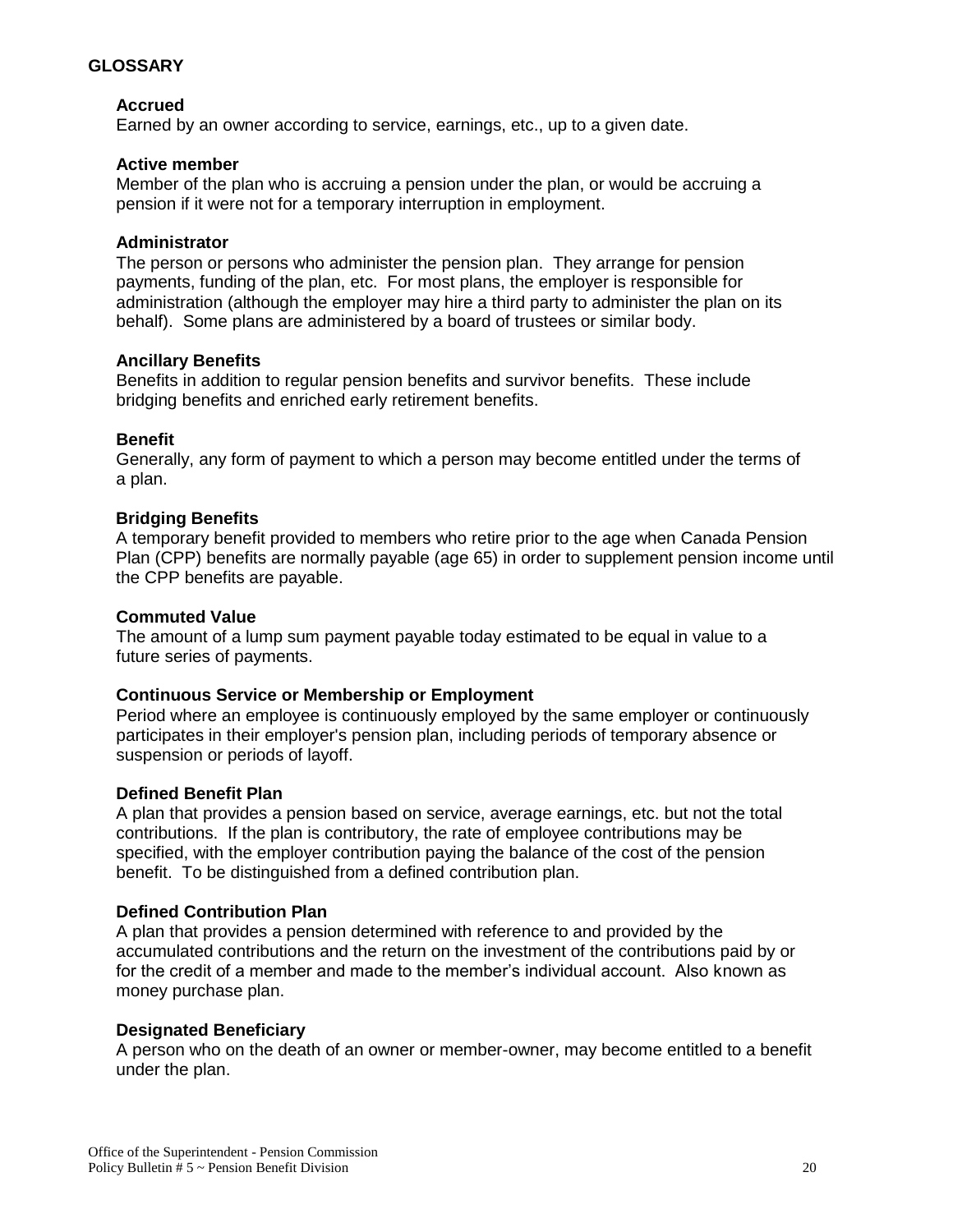# **Employee**

An individual, employed to do work or to provide a service, who is in receipt of or entitled to remuneration for the work or service.

## **Employer**

The person or organization from whom an employee receives remuneration. This includes any or all of the employers that are required to contribute to a specified multi-employer plan or multi-employer pension plan.

## **Enriched Early Retirement Benefits**

An ancillary benefit paid on retirement prior to the normal retirement date, which is not reduced to the extent it should be to fully account for the longer period of time over which the pension is likely to be paid.

# **Former Member**

A person whose membership in a plan has terminated, transferred their pension monies that are subject to locking in to a prescribed plan, a life annuity or another plan, and no longer retains an entitlement under the plan.

# **Joint and Survivor 60 per cent Pension**

A form of pension that pays a pension to the spouse or common-law partner for their life after the owner's death of at least 60 per cent of the pension that the owner was receiving when they died. The spouse or common-law partner can waive this entitlement using the form required by the superintendent.

# **Life Annuity**

Periodic payments (usually monthly) provided by the terms of a contract for the lifetime of an individual (the annuitant) or the individual and their designated beneficiary. An annuity may be a fixed or varying amount, and may continue to be paid for a period after the annuitant's death.

# **LIF – Life Income Fund**

A prescribed pension arrangement that can be purchased with pension monies subject to locking in under pension legislation. The key characteristics of the LIF include:

- the LIF contract must be registered as a retirement income fund (RRIF) in accordance with the Income Tax Act (Canada);
- **n** monies in the contract are subject to locking in;
- the owner of the contract must be paid a retirement income each year (except for the first year of the contract);
- the owner determines the amount of income to be paid each year at the beginning of the year, subject to certain minimum and maximum withdrawal rules;
- at any time the owner of the contract may purchase a life annuity with the balance of the LIF, but the owner is never required to purchase an annuity; and
- the owner determines how the balance of the LIF is to be invested.

# **Locking In**

Legislative requirement that pension benefits cannot be withdrawn as a lump sum and must provide retirement income to the owner for their life.

# **LIRA – Locked-in Retirement Account**

A prescribed savings arrangement that can be purchased with pension monies subject to locking in under pension legislation:

• the LIRA contract must be registered as a retirement savings plan (RRSP) in accordance with the Income Tax Act (Canada);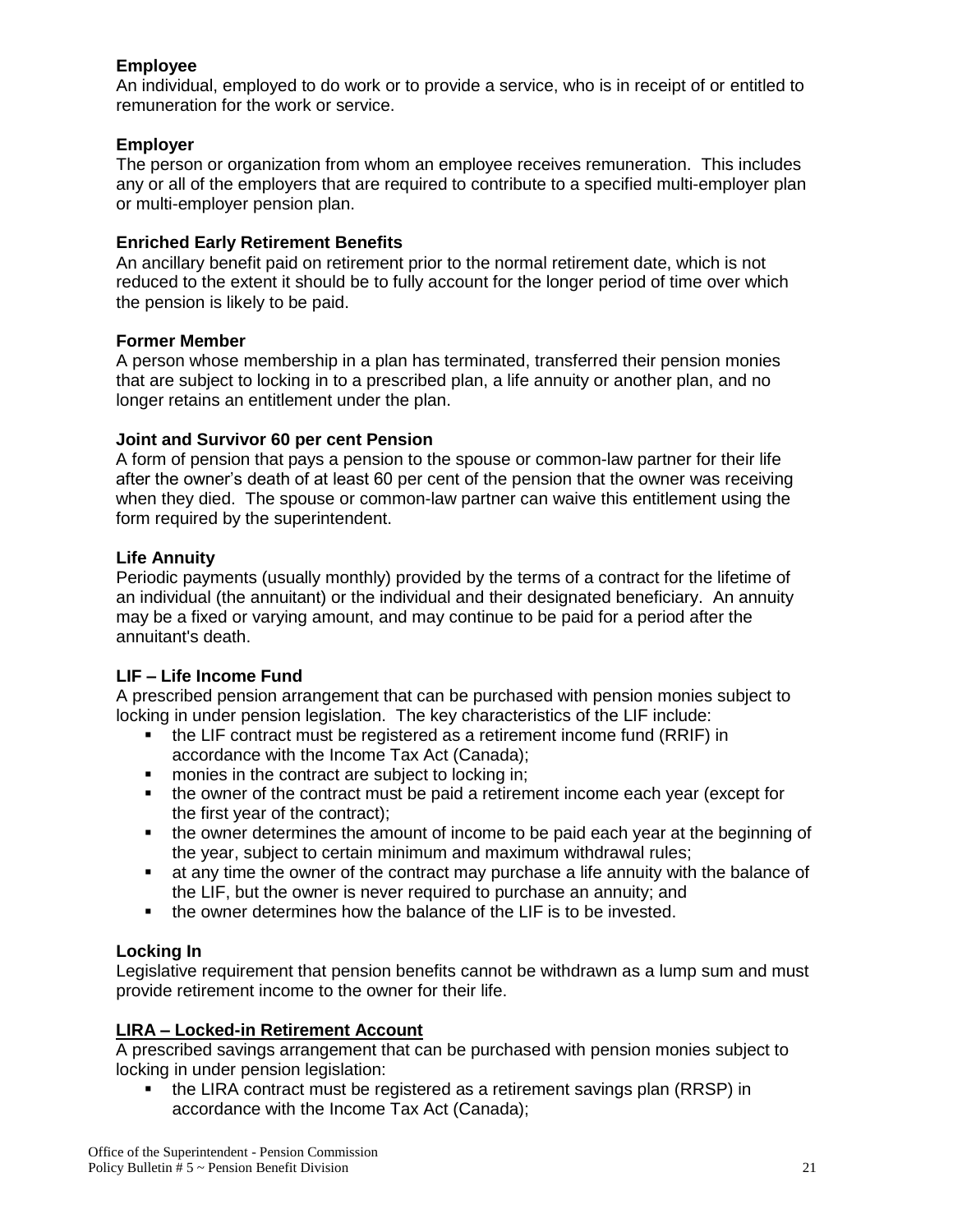- **number 1** monies in the contract are subject to locking in;
- non-assignable and exempt from seizure; and
- **EXTERN** is administered as a deferred life annuity under the Act and regulation.

#### **Form of Pension**

Subject to the spouse's or common-law partner's right to a joint and survivor 60 per cent pension, elected by a member at retirement, the distribution of pension payments from the pension plan. Forms of pension may include joint and survivor 50 per cent, 75 per cent or 100 per cent pension, life pension guaranteed 5, 10 or 15 years, life only pension. Once pension payments commence, the form of pension can generally not be changed.

#### **Member**

An employee or former employee who is accruing, entitled to or receiving a pension under the plan.

#### **Normal Retirement Date**

The date at which the member becomes entitled to retirement benefits without reduction or increase according to the terms of the pension plan.

#### **OABs (Flexible Benefits/Plan)**

Provided under a defined benefit pension plan. Members can make OACs to purchase optional ancillary or "add-on" benefits to augment their basic pensions as calculated under the basic formula. OABs can include enriched early retirement benefits, cost‐of‐living adjustments, bridging benefits or other specified benefits. The employer does not contribute to OABs. Also known as flexible benefits.

#### **OACs**

Additional contributions made by an owner under a "flexible benefit" provision of a defined benefit pension plan to buy ancillary benefits of the owner's choice. OACs are not lockedin.

#### **Pension**

The aggregate annual, monthly or other periodic amounts payable to a member during their lifetime to which they will become entitled at the normal retirement age. The pension may also refer to the amount to which any other person is entitled upon the death of the member.

#### **Pension Benefit Credit**

The value at a particular time of the pension benefits and any other benefits provided under the pension plan to which the employee has become entitled as of that time.

## **PRPP – Pooled Registered Pension Plan**

A PRPP is a defined contribution-style plan that is set up and administered by a licensed provider and administered by the financial institution.

#### **Prescribed**

As prescribed in the legislation; Act or regulation.

#### **Prescribed Plan**

A LIRA or LIF.

## **Prescribed Registered Retirement Income Fund (Prescribed RRIF)**

A prescribed RRIF is a retirement income fund as defined in the Income Tax Act (Canada) that